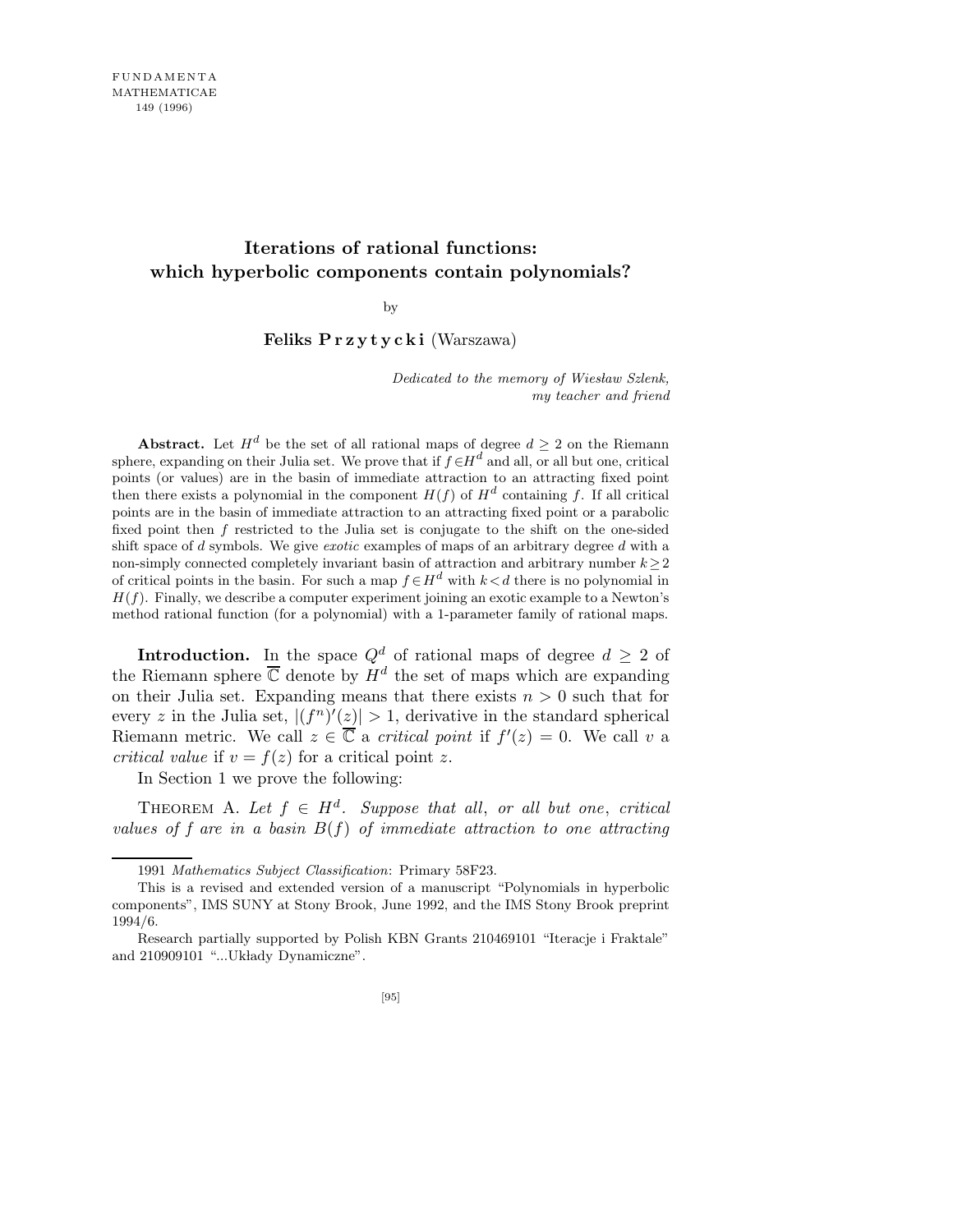f-fixed point p. Then the component  $H(f)$  of  $H^d$  containing f also contains a polynomial.

(The critical values in Theorem A are counted without multiplicities. However, throughout the paper, critical points are counted with multiplicities.)

COROLLARY B. If all critical points of f are in  $B(f)$  then f restricted to the Julia set  $J(f)$  is conjugate to the full one-sided shift.

THEOREM C. Let  $f \in Q^d$ , p be a parabolic fixed point and  $B(f)$  be a basin of immediate attraction to p adjacent to p such that  $f(B(f)) = B(f)$ (which is equivalent to  $f'(p) = 1$ ). Suppose that all critical points of f are in  $B(f)$ . Then f restricted to  $J(f)$  is conjugate to the full one-sided shift.

The proof of Theorem C is similar to that of Corollary B so it will only be sketched.

It is much easier to prove that, under the assumptions of Corollary B or Theorem C,  $J(f)$  is Cantor,  $f|_{J(f)}$  is conjugate to a topological Markov chain and  $f^n|_{J(f)}$  is conjugate to a 1-sided shift for some  $n > 0$ , than to prove that  $f|_{J(f)}$  itself is conjugate to a full 1-sided shift. See Remarks 1.5 and 1.6.

The questions answered in Corollary B and Theorem C were posed to me by John Milnor. In the case of the basin of a sink he suggested to join critical values to the sink along trajectories of the gradient flow, Morse curves, described below. This was a fruitful idea. After proving Theorem A and Corollary B, I learned that these facts were proved by P. Makienko  $(1)$ in his PhD paper but stayed unpublished  $(1)$ . Corollary B is also stated in [GK] but proved only for  $d = 2$ .

Note that Corollary B and Theorem C depend on holomorphic phenomena. Indeed, there exists a 1-sided topological Markov chain T with each point having 10 preimages which has the same ζ-function as the full 1-sided shift  $S_{10}$  on 10 symbols and whose sufficiently high power  $T^n$  is conjugate to  $S_{10}^n$ , but T itself is not conjugate to  $S_{10}$  [Boy].

If B, the immediate basin of attraction to an attracting fixed point, is simply connected, then the number of critical points of  $f$  in  $B$  is equal to  $\deg(f|_B) - 1$  (because f pulled back to the unit disc D by a Riemann mapping is a Blaschke product which has deg( $f|_B$ ) − 1 critical points in D, and the same number outside).

If B is the basin of attraction to  $\infty$  for a polynomial and B is not simply connected, then the number of critical points of f in B is at least  $\deg(f|B)$ (including  $\infty$  as a (deg(f) – 1)-multiple critical point).

 $(1)$  Recently his proof appeared in the preprint [M]. It influenced our revised version of the paper. Also our Theorem C is proved in [M].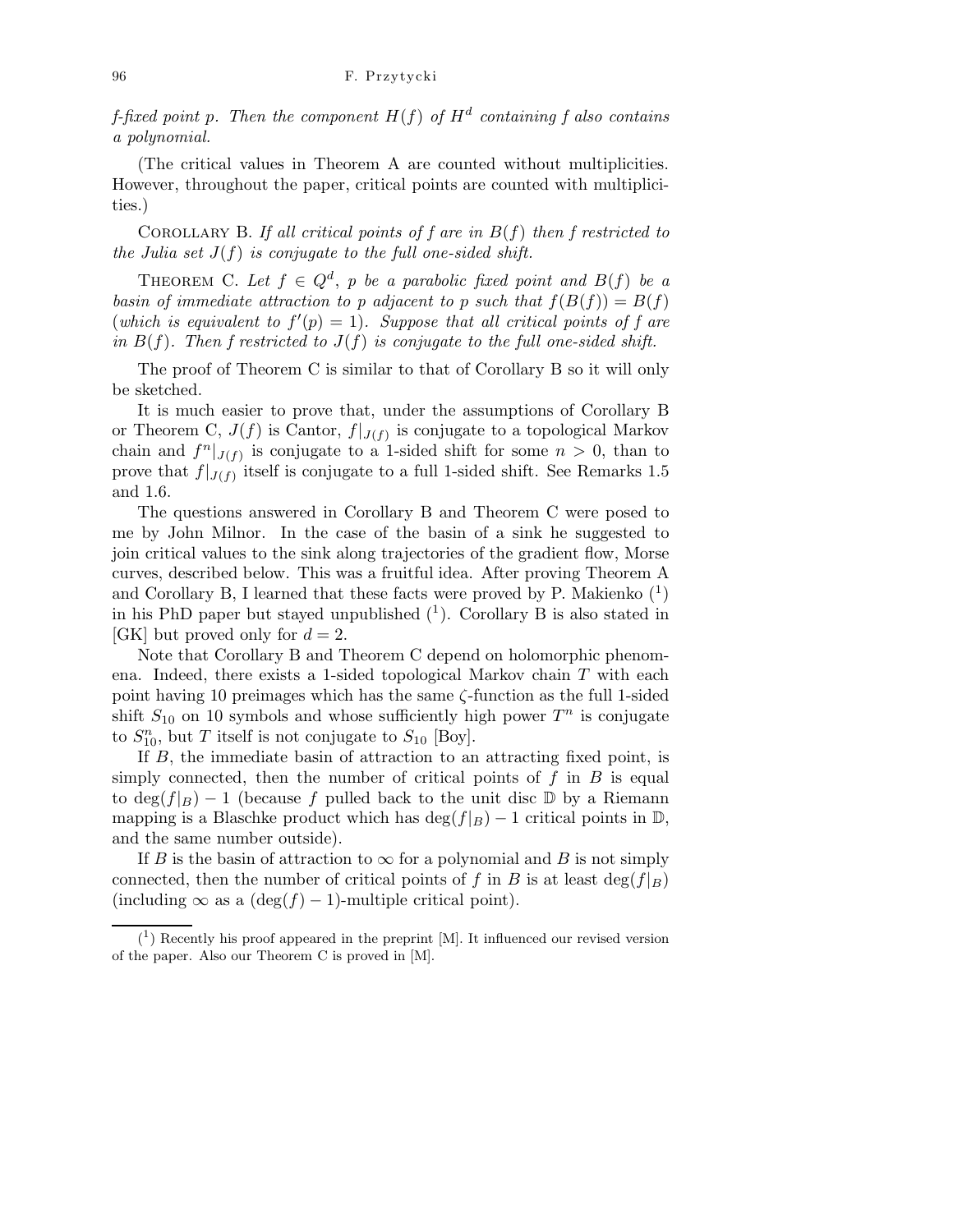Surprisingly this is false in general. The "proof" that if the basin is not simply connected then it contains at least as many critical points as the degree of f on it, given in  $[P]$ , is erroneous for degree larger than 2: the corresponding Lemma in [P] is false.

In Section 2, with the use of the quasiconformal surgery technique [D], we prove the existence of exotic basins:

THEOREM D. There exists a rational function f of an arbitrary degree  $d \geq 3$  with a completely invariant (i.e. invariant under  $f^{-1}$ ) non-simply connected basin of immediate attraction to an attracting fixed point, and with an arbitrary number k,  $2 \leq k \leq 2d-2$ , of critical points in the basin.

The conclusion is that the assumption that all, or all but one, critical values are in the basin in Theorem A, is essential. Namely, for  $k \leq d-1$ Theorem D yields

COROLLARY E. For every  $d \geq 3$  there exists  $f \in H^d$  with a completely invariant basin of immediate attraction to an attracting fixed point such that  $H(f)$  contains no polynomial.

Neither in Theorem A nor in Corollary E does it matter that  $f \in H^d$ . Only the basin  $B(f)$  matters. The reader will find appropriate precise assertions in Sections 1 and 2.

I checked with computer that  $f(z) = z^2 + c + b/(z-a)$  for  $c = -3.121092$ ,  $a = 1.719727$  and  $b = .3142117$  is an exotic example for  $d = 3$  whose existence is asserted in Corollary E. I am grateful to Ben Bielefeld and Scott Sutherland for their help in producing several computer pictures of Julia sets for such f's and related pictures in the parameter space. Ben invented the parametrization in which the pictures were done. Our 1-parameter families join exotic examples of the above type with  $d = 3$ , having two superattracting fixed points and a critical point of period 2, to functions having three superattracting fixed points. It is easy to see (and well known) that the latter functions must be Newton's method rational functions for degree 3 polynomials.

(If  $f \in Q^d$  has d superattracting fixed points then in appropriate holomorphic coordinates on  $\overline{\mathbb{C}}$  it is Newton's for a degree d polynomial. Hint to the proof: Change first the coordinates on  $\overline{\mathbb{C}}$  by a homography so that the unique repelling fixed point becomes  $\infty$ .)

1. Rearranging critical values. Proofs of Theorem A and Corollary B. Let  $B(f)$  be the immediate basin of attraction to an attracting fixed point p for a rational map  $f \in H^d$ . Suppose  $f'(p) \neq 0$ .

In this section we shall make the following types of perturbation of such maps in  $H^d$ :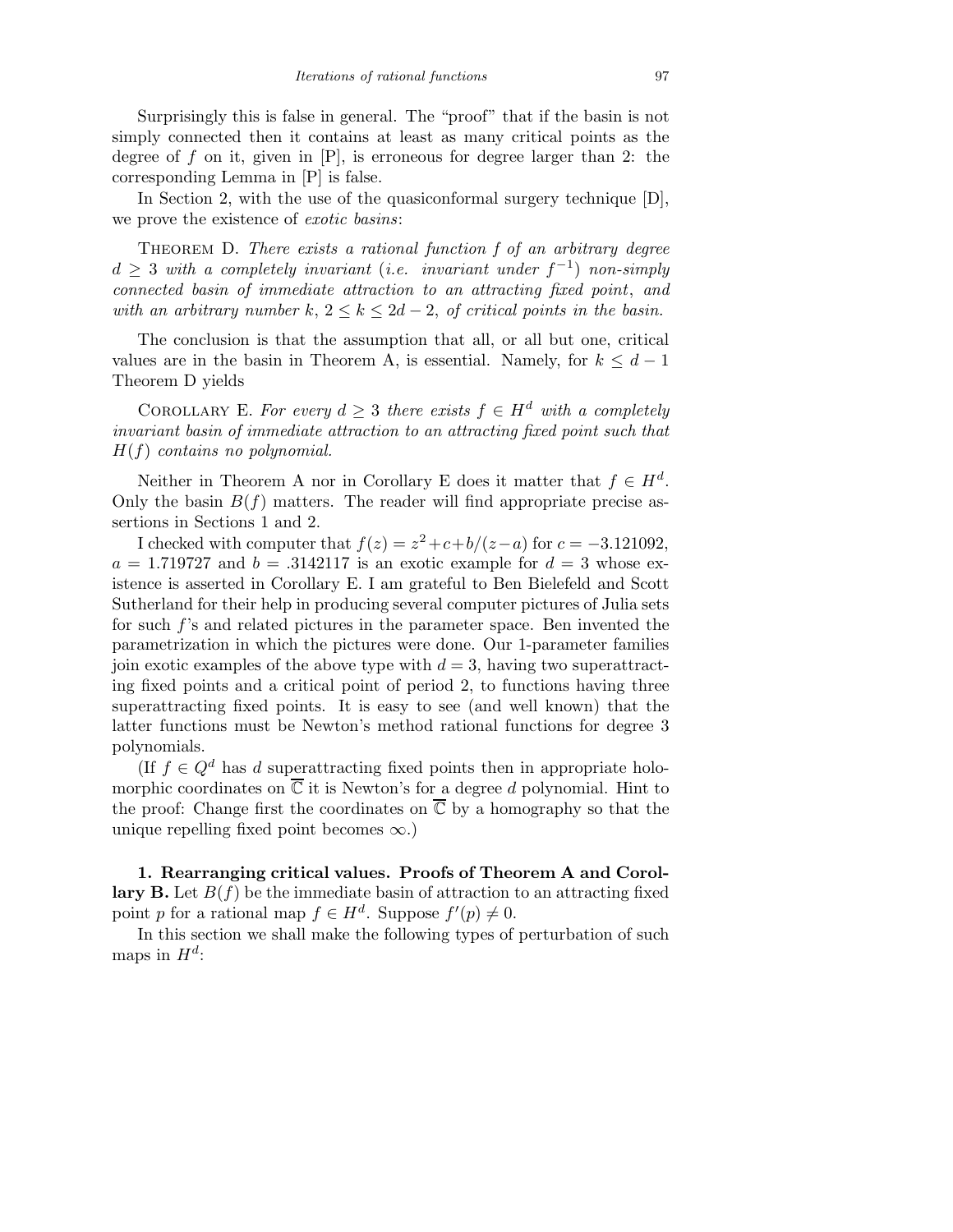1. Perturbation along a curve  $\gamma$ . We have in mind the following construction: Suppose there is a curve  $\gamma = \gamma(t)$ ,  $t \in [0, 1]$ , embedded in  $B(f)$ with  $p \notin \gamma$ . Take a small neighbourhood U of  $\gamma$ ,  $U \subset B(f)$ , disjoint from a neighbourhood of p. Let  $g_t$  for  $t \in [0,1]$  be a diffeomorphism of  $\overline{\mathbb{C}}$  so that  $g_t(\gamma(0)) = \gamma(t)$ ,  $g_t$  is the identity outside U,  $g_0 = id$  and  $g_t$  smoothly depends on t. We obtain the homotopy  $h_t = g_t \circ f$ . Note that though we are talking about a perturbation "along  $\gamma$ " we change the map in a neighbourhood of  $f^{-1}(\gamma)$ .

If the following assumption holds:

(1) 
$$
p \notin U
$$
,  $h_t^n(U) \to p$ ,

then of course the basin of attraction to p is the same for  $h_t$  as for f.

Then we construct an invariant measurable  $L^{\infty}$  conformal structure for each  $h_t$  as follows: We take the standard structure on a small neighbourhood of p and then pull it back by  $h_t^{-n}$ . On the complement we take the standard structure. Now we integrate this structure (we refer to the Measurable Riemann Mapping Theorem  $[B], [AB]$ , and  $h_t$  in the new coordinates gives a homotopy  $f_t$  through maps in  $H^d$ . See [D] for this technique.

2. Small  $C^1$ -perturbation. If a map g is  $C^1$  close to f on U such that cl  $U \subset B(f) \setminus \{p\}, f = g$  outside U, and near critical points, g differs from f only by affine parts, then clearly  $g$  is homotopic to  $f$  also through small perturbations satisfying the same conditions as  $g$ . The condition  $(1)$  holds automatically. As before we introduce new conformal structures, integrate them and obtain a perturbation homotopic to f through maps in  $H^d$ .

3. Blaschke type perturbation. Let  $U \subset B(f)$  be an open topological disc containing p, with smooth boundary not containing critical points, such that  $f(cl U) \subset U, f : U \to f(U)$  is a proper map and  $d' := deg(f|_U) \geq 2$ . Then we construct a 1-parameter family of maps joining in  $H(f)$  the map f to a map having  $p$  as a  $d'$ -multiple fixed point as follows:

Let  $R_1, R_2$  be Riemann maps from U, resp.  $f(U)$ , to the unit disc  $D$ such that  $R_i(p) = 0, i = 1, 2$ . Let  $a_1 = 0, a_2, ..., a_{d'}$  be the  $R_1$ -images of the  $f|_U$ -preimages of p. Let

$$
B_t=\lambda z\prod_{i=2}^{d'}\frac{z-ta_i}{1-t\overline{a}_iz},\quad \ |\lambda|=1,\,\,t\in[0,1].
$$

We set  $h_t = R_2^{-1} \circ B_t \circ R_1$ . Here  $\lambda$  is chosen so that  $h_1 = f$ . It is useful to write  $h_t = R_1^{-1} \circ g_t \circ R_1$ , where  $g_t = R_1 \circ R_2^{-1} \circ B_t$ . Change  $h_t$  in U close to  $\partial U$  by a smooth isotopy so that  $h_t$  and f coincide on  $\partial U$  for all t. We extend  $h_t$  outside U by f to the whole  $\overline{\mathbb{C}}$ . As in the previous cases we pull back the standard conformal structure from  $R_1(f(U))$  to  $f(U)$  by  $R_1^{-1}$ ,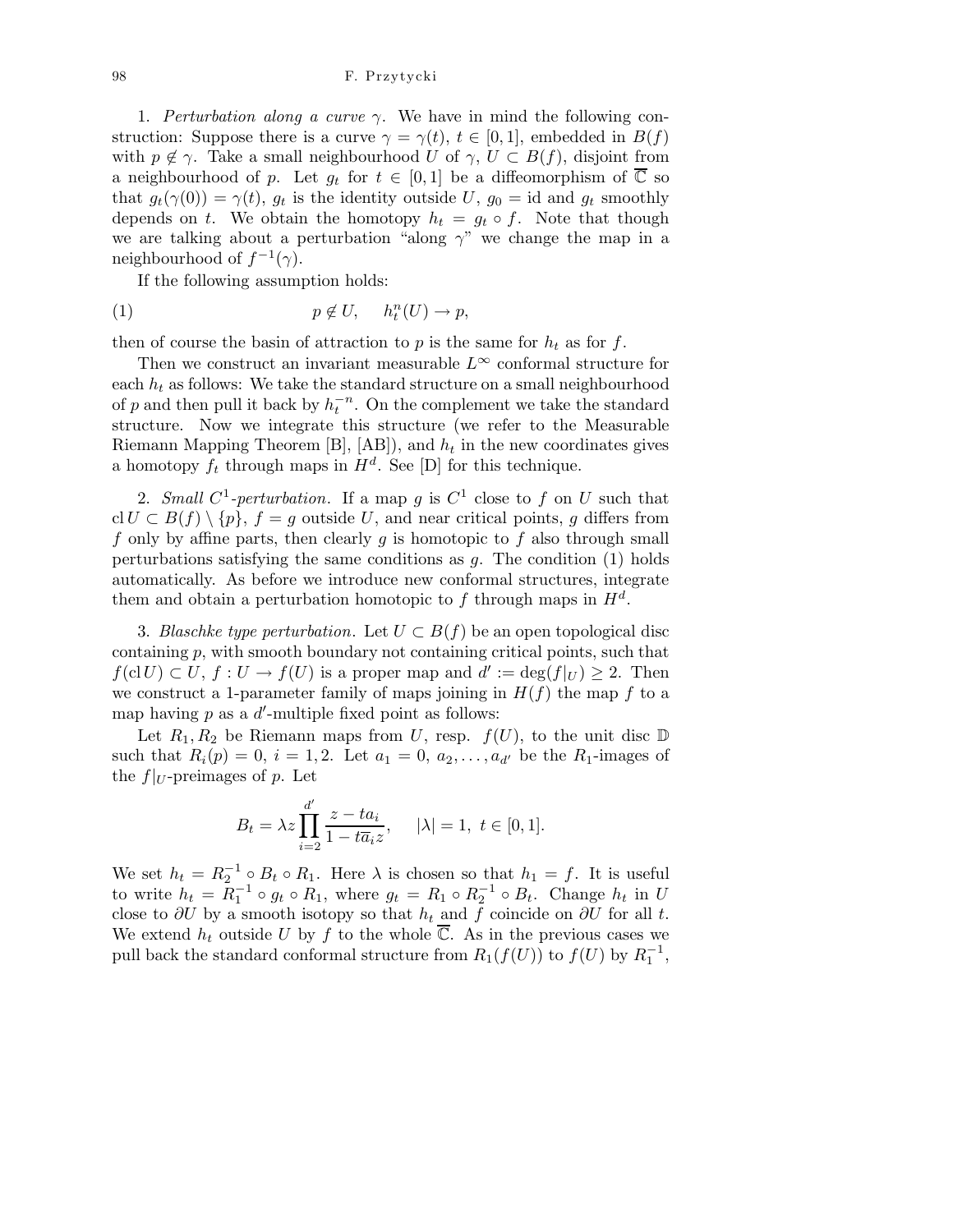extend it by  $h_t^{-n}$ , complete on  $\overline{\mathbb{C}} \setminus \bigcup h_t^{-n}(f(U))$  with the standard structure and integrate.

Let  $\Phi_f$  conjugate  $f$  to  $z \mapsto \lambda z$ , where  $\lambda := f'(p) \neq 0$ , in a neighbourhood of p (i.e.  $\Phi_f(f(z)) = \lambda \Phi_f(z)$ ). Extend  $\Phi_f$  to  $B(f)$  by  $\Phi_f(z) =$  $\lambda^{-n} \Phi_f(f^n(z))$ . Define  $G_f(z) = |\Phi_f(z)|^2$ .

If  $f \in H^d$  and  $g \in H(f)$  then we write  $p_g$  for the point z with  $g(z) = z$ such that  $(g, z)$  belongs to the component of the Cartesian product  $H(f) \times \overline{\mathbb{C}}$ containing  $(f, p_f)$ . There exist  $B(g)$  and  $\Phi_g$  (provided  $g'(p_g) \neq 0$ ) as above.

Now we can formulate

MAIN LEMMA. For every  $f \in H^d$  there exists  $g \in H(f)$  such that  $g'(p_g) \neq 0$  and there exists  $a > 0$  such that all critical values for critical points in  $B(g)$  are in a component  $\partial$  of  $\{G_q = a\}$  which is a topological circle separating  $p_q$  from the Julia set  $J(g)$ .

Proof. By small perturbations (types 2 and 3) we assure that the sink  $p_f$  is neither a critical point nor a critical value for a critical point in  $B = B(f)$ , all critical points in B are simple and their forward trajectories are pairwise disjoint.

At the end it may occur useful also to have  $\frac{1}{\pi} \operatorname{Arg} f'(p)$  irrational. We assure this by a type 3 perturbation where  $\text{Arg }\lambda$  is the parameter.

The critical points of  $G = G_f$  are

1) the fixed point  $p$  and its iterated pre-images (these are minimum points with  $G = 0$ ,

2) the critical points of f and their iterated pre-images (these are saddle points for  $G$ ).

Denote the set of points in 1) by  $M$  and the set of points in 2) by  $S$ .

For every  $q \in M$  let  $A(q)$  denote the basin of attraction to q for the flow of the vector field  $-\text{grad } G$ . (Note that the boundary of  $A(q)$  is the union of a set of some points from S and their stable separatrices.)

Denote by  $r(q)$  the least non-negative integer such that  $f^{r(q)}(q) = p$ . For every  $z \in A(q)$  or  $X \subset A(q)$  write  $r(z) := r(q)$  and  $r(X) := r(q)$ .

Observe that for every  $z \in B(f)$  there exists a curve  $\gamma$  joining z to p consisting of critical points of  $G$  and of trajectories of grad  $G$  where this field is non-zero (i.e.  $\gamma$  goes from z to a critical point, say a minimum, then to a saddle, then to a minimum etc. until it reaches p). Let  $\gamma(z)$  denote a curve as above intersecting the least possible number of  $A(q)$ 's. Denote the number of these  $A(q)$ 's by  $s(z)$  or  $s<sub>f</sub>(z)$  and call the curve a Morse curve.

OBSERVATIONS. 1.  $r(f(z)) = r(z) - 1$  if  $r(z) \geq 1$ . 2.  $s(f(z)) \leq s(z)$ .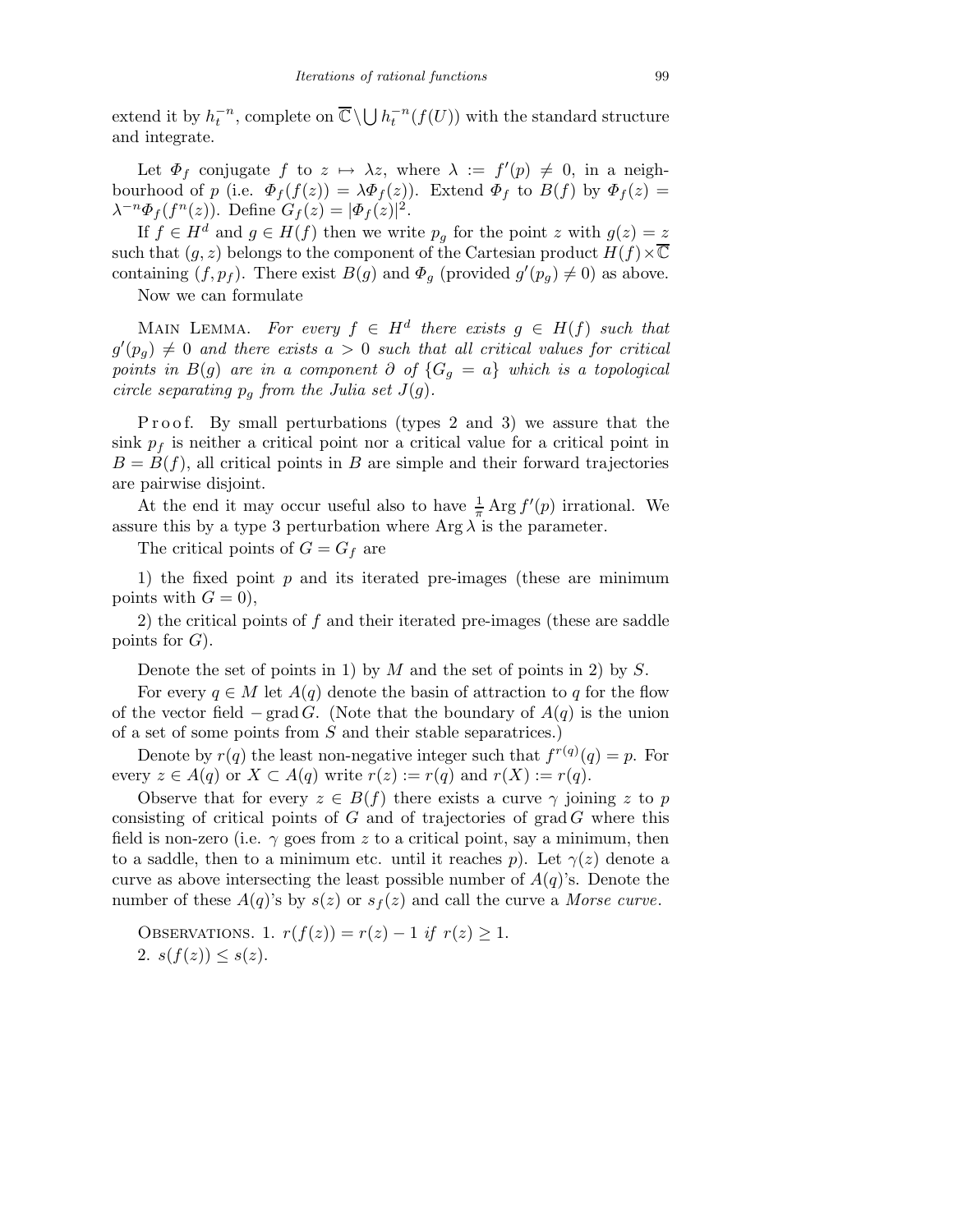Observation 2 follows from the fact that f maps trajectories of grad  $G$ to trajectories of  $\operatorname{grad} G$ .

The plan is now to move all critical values to the same level  $G = a$ in  $A(p)$ .

We shall do this for each critical point separately so that we do not move the critical values moved before to level a in  $A(p)$ . We move each critical value  $f(c)$  step by step so that after each step,  $s(f(c))$  decreases and  $f(c)$ is in some  $A(q)$ . When  $f(c) \in A(p)$  we move  $f(c)$  along the trajectory of grad G to level a as described in 1.

Take  $c \in B(f)$ , a critical point for f. By a small perturbation in a neighbourhood of c we obtain  $f(c) \in A(q)$ . We can assume that  $q \neq p$ . This is correct because:

(a) The perturbation is above the G-level of  $f(c)$  so it does not change the part of the stable manifolds of a saddle to which  $f(c)$  might have belonged, in a neighbourhood of  $f(c)$  and between it and the saddle.

(b) The change of coordinates integrating the new invariant conformal structure is conformal there. This is so because the structure is non-standard only in some places above  $f(c)$ . Thus the change of coordinates maps the gradient lines of the old  $G$  to the gradient lines of the new one and stable manifolds (separatrices) to separatrices.

Now let  $\gamma$  be the part of a Morse curve  $\gamma(f(c))$  joining  $f(c)$  to the first saddle  $\omega \in \gamma(f(c)).$ 

Observe that for every  $j > 0$  we have  $f^j(\gamma) \cap \gamma = \emptyset$ .

Indeed, we have  $f^j(\gamma \cap A(q)) \cap \gamma = \emptyset$  by Observation 1. By the same observation,  $f^j(\omega) \in \text{cl } A(f^j(q))$  cannot be in  $\gamma \cap A(q)$ . Finally,  $f^j(\omega) \to p$ so  $f^j(\omega) \neq \omega$ .

As  $f^j(\gamma) \to p$  we can find a neighbourhood U of  $\gamma$  so that  $f^j(U) \cap U = \emptyset$ for all  $j > 0$ . Take in U a curve  $\gamma'$  joining  $f(c)$  to a point z close to  $\omega$  with  $z \in A(q')$  and  $s(q') = s(q) - 1$ . Take care to choose  $\gamma'$  disjoint from  $V =$ the set of all critical values under iterates of  $f$  except  $f(c)$ .

Now perturb f along  $\gamma'$  as described in 1. Do it with  $g_t$  different from identity only in a neighbourhood of  $\gamma'$  small enough to be disjoint from V. The condition (1) is of course satisfied.

Now let us explain why the new map  $f_1$  has the property

(2) 
$$
s_{f_1}(f_1(c_{f_1})) = s_f(f(c)) - 1.
$$

Here  $c_{f_1}$  is the old c in the new coordinates; it is a critical point for  $f_1$ . We use the fact that the part of the domain where we changed  $f$  to  $h_t$  is in the basins  $A(f^{-1}(q))$ , where by Observation 2,  $s \geq s(q)$ . So we did not change G in the basins and the part of the Morse curve  $\gamma(f(c))$  beyond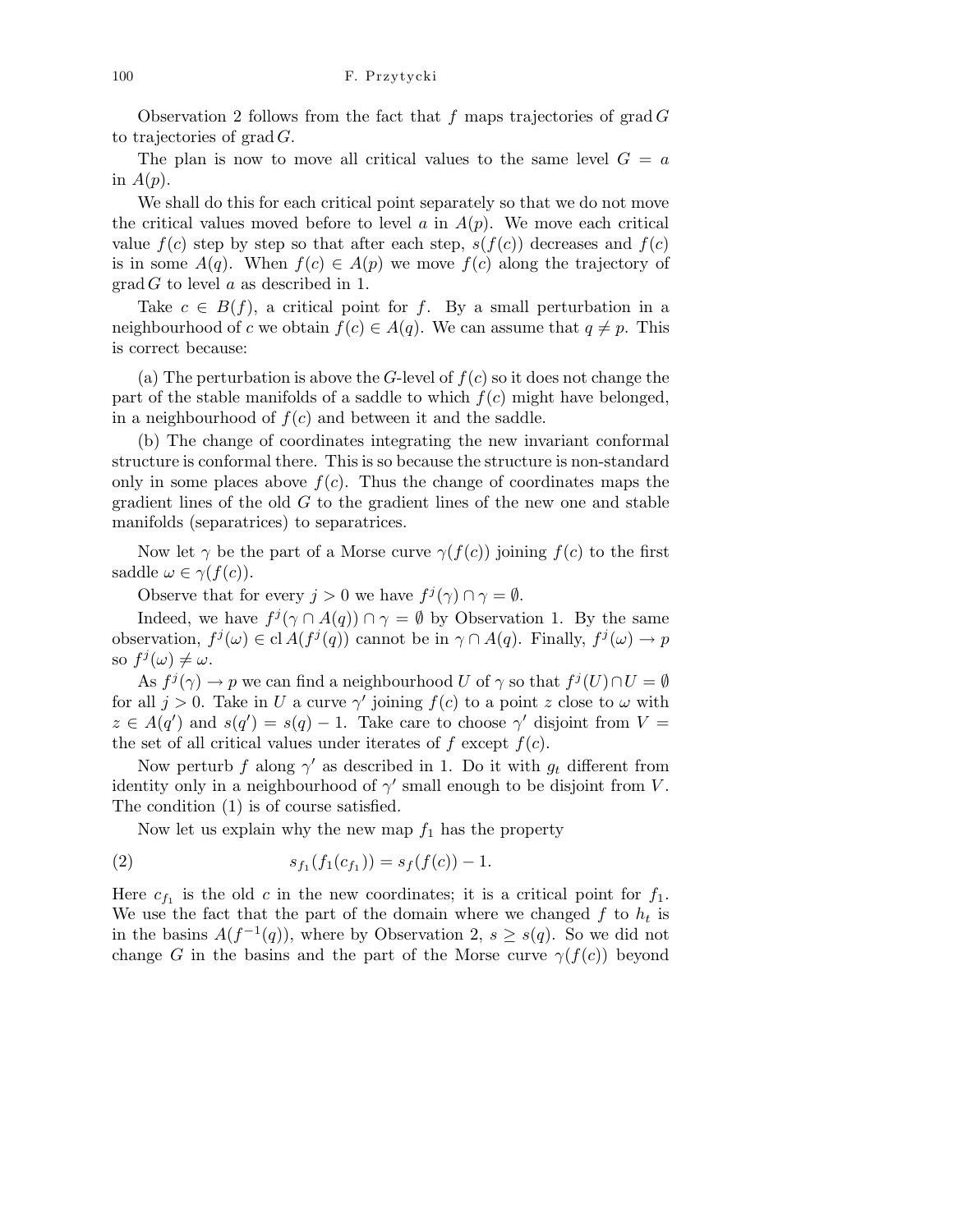$\omega$  goes through, where  $s < s(q)$ . We also changed f in a neighbourhood of  $f^{-1}(\omega)$ . This does not change G below a neighbourhood of  $\omega$  because  $G(f^{-j}(\omega)) > G(\omega), j = 1, 2, \ldots$  (Compare this with the argument (a).) This does not change G below the part of  $\gamma(f(c))$  beyond a neighbourhood of  $\omega$ either, because this change is close to the set  $s \geq s(q)$ .

The change of  $h_t$  to  $f_t$  does not affect (2). Indeed, also by the above arguments the new measurable conformal structure is the standard one below  $ω$  and the part of  $γ(f(c))$  beyond  $ω$ . So the change of coordinates maps the gradient lines of the old  $G$  to the gradient lines of the new one as in  $(b)$ .

When  $f(c) \in A(p)$  we first make a small perturbation so that the gradient line of G passing through  $f(c)$  does not intersect the forward trajectories of other critical values which are already in  $A(p)$ . Next we move  $f(c)$  along  $\gamma$ which is a piece of the gradient line of G passing through  $f(c)$  joining it to  ${G = a}$  in  $A(p)$ . We succeed because  $\frac{1}{\pi} \text{Arg}(f^n)'(p)$  is irrational so all the curves  $f^{n}(\gamma)$ ,  $n \geq 0$ , are pairwise disjoint and the conformal structure does not change below these curves.

After a sequence of consecutive perturbations as above we obtain a rational mapping g with all the critical values on one level  $\{G = a\}$ , more precisely, on its component  $\partial$  intersecting  $A(p)$ .

Otherwise cl  $D_a$  contains an S-type critical point x for  $G_a$ . Then there exists  $n > 0$  such that  $y = g<sup>n</sup>(x)$  is a critical value for g. Hence  $G<sub>g</sub>(y) =$  $|g'(p_g)|^n G_g(x) < G_g(x) \leq a$ . This contradicts  $G_g(y) = a$  just achieved.

The proof of the Main Lemma is finished. ■

Proof of Theorem A. Let f be already as g in the Main Lemma. By perturbing along curves one obtains additionally all critical values for critical points from  $f^{-1}(B(f)) \setminus B(f)$  also in  $\partial$ . (A posteriori we will see that under the assumptions of Theorem A we have  $f^{-1}(B(f)) \setminus B(f) = \emptyset$ , i.e.  $B(f)$  is completely invariant.)

Denote again the domain of  $\overline{\mathbb{C}} \setminus \partial$  containing p by  $D_a$ . Denote the complementary open topological disc  $\overline{\mathbb{C}} \setminus \text{cl} D_a$  by  $D'_a$ .

OBSERVATIONS. 3. There is at most one critical value for f in  $D'_a$ . So the components of  $f^{-1}(D'_a)$  are topological discs  $D'^j$ ,  $j = 1, \ldots, \hat{d}$  where  $d \leq d$ , with closures in  $D'_a$ . (In particular,  $f^{-1}(cD_a)$  is connected and hence  $B(f)$  is completely invariant.)

4. The closures of  $D'^j$  intersect each other or "self-intersect" only at critical points of f and  $\mathrm{cl}\, f^{-1}(D_a')$  is connected (see Fig. 1).

If the latter were false then  $f^{-1}(D_a)$  would contain a non-simply connected component V. But f maps V onto the disc  $D_a$  so V would contain a critical point, hence  $D_a$  would contain a critical value. This would contradict the assumption that all critical values are on level a.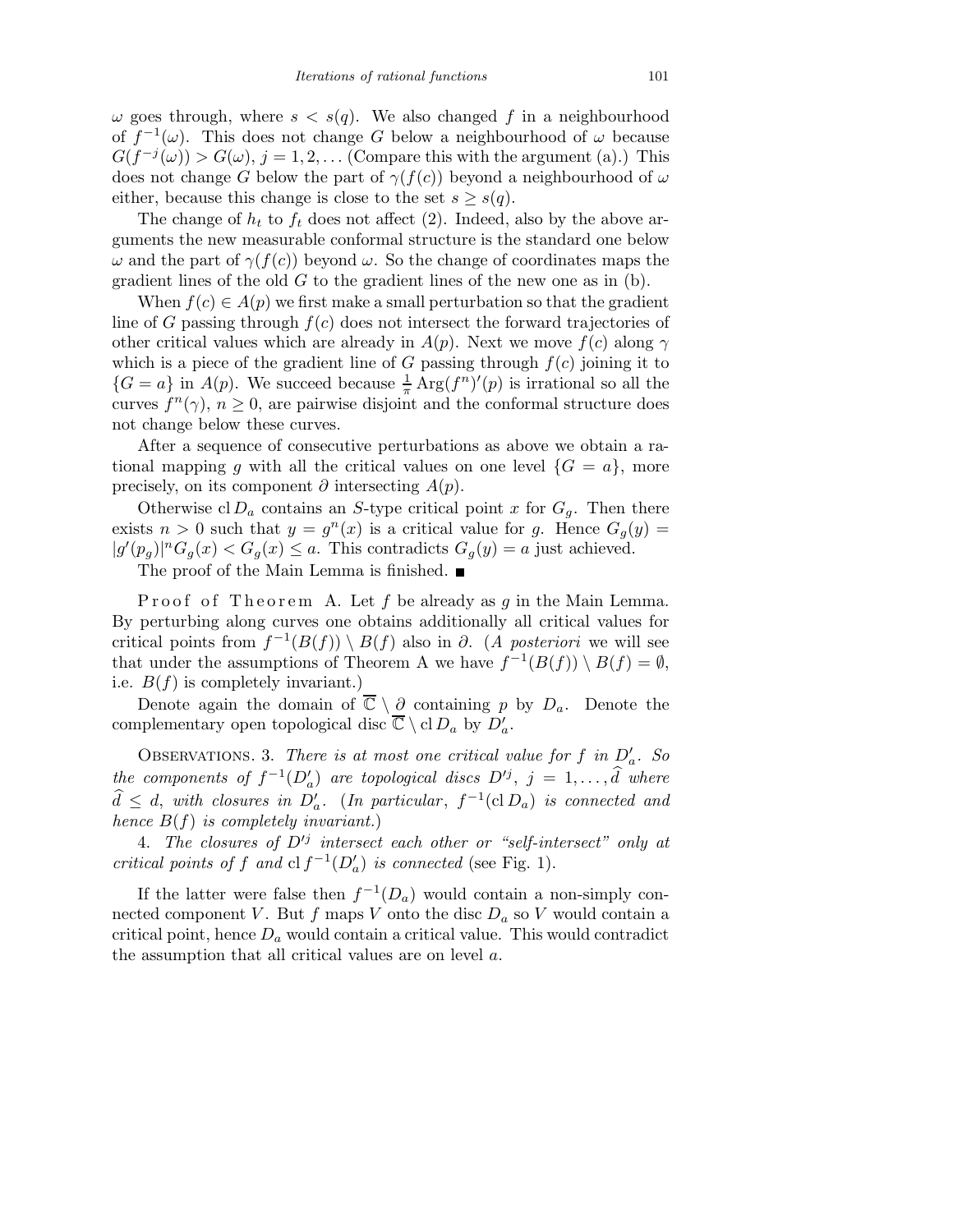After a small perturbation moving (exposing) critical values of some  $d-1$ critical points towards below a, the set cl  $f^{-1}(D'_a)$  consists of  $\hat{d}$  closed discs intersecting one another in at most 1 point, whose union is connected and simply connected (Fig. 2).

So for  $\varepsilon > 0$  small enough the set  $f^{-1}(\partial D_{a-\varepsilon})$  (where  $D_{a-\varepsilon} := D_a \cap \{G <$  $a-\varepsilon$ }) is a topological circle  $\partial_{\varepsilon}$  bounding a topological disc  $U \ni p$  and under f it winds d times onto  $\partial D_{a-\varepsilon}$ . Of course  $f(\text{cl } U) = \text{cl } D_{a-\varepsilon} \subset U$ .

After performing a Blaschke type perturbation and a holomorphic change of coordinates on  $\overline{\mathbb{C}}$  we arrive at a polynomial.



Fig. 1 Fig 2. Critical points  $c_1$  and  $c_4$  are exposed towards *p*

Proof of Corollary B. This corollary follows from Theorem A because its assertion is an open property in  $H<sup>d</sup>$  and it is true and easy for polynomials.

Indeed, if  $f$  is a polynomial, then with the help of a small perturbation we guarantee that for each critical value  $v_j, j = 1, \ldots, d-1$  (different from  $\infty$ ), the trajectory  $\gamma_j$  for grad G where G is Green's function in the basin of attraction to  $\infty$ , with pole at  $\infty$ , goes from  $v_j$  up to  $\infty$ . In other words,  $\gamma_j$  does not go to any critical point for G. Then there are no critical values for  $f$  in the topological disc

$$
U = \overline{\mathbb{C}} \setminus A, \quad \text{where} \quad A = \bigcup_{j=1,\dots,d-1,\,n \ge 0} f^n(\gamma_j).
$$

Since  $f(A) \subset A$ , we have a collection of branches  $g_j : U \to U$  of  $f^{-1}$ . Denote  $g_j(U)$  by  $U_j$ . Then each  $z \in J(f)$  is coded by the sequence of symbols  $j_n$ ,  $n = 0, 1, \ldots$ , where  $f^{n}(z) \in U_{j_n}$ .

For each sequence  $(j_n)$  the family of maps  $\Psi_n = g_{j_0} \circ g_{j_1} \circ \dots \circ g_{j_n}$  is a normal family of maps on  $U$ . It is easy to find a slightly smaller topological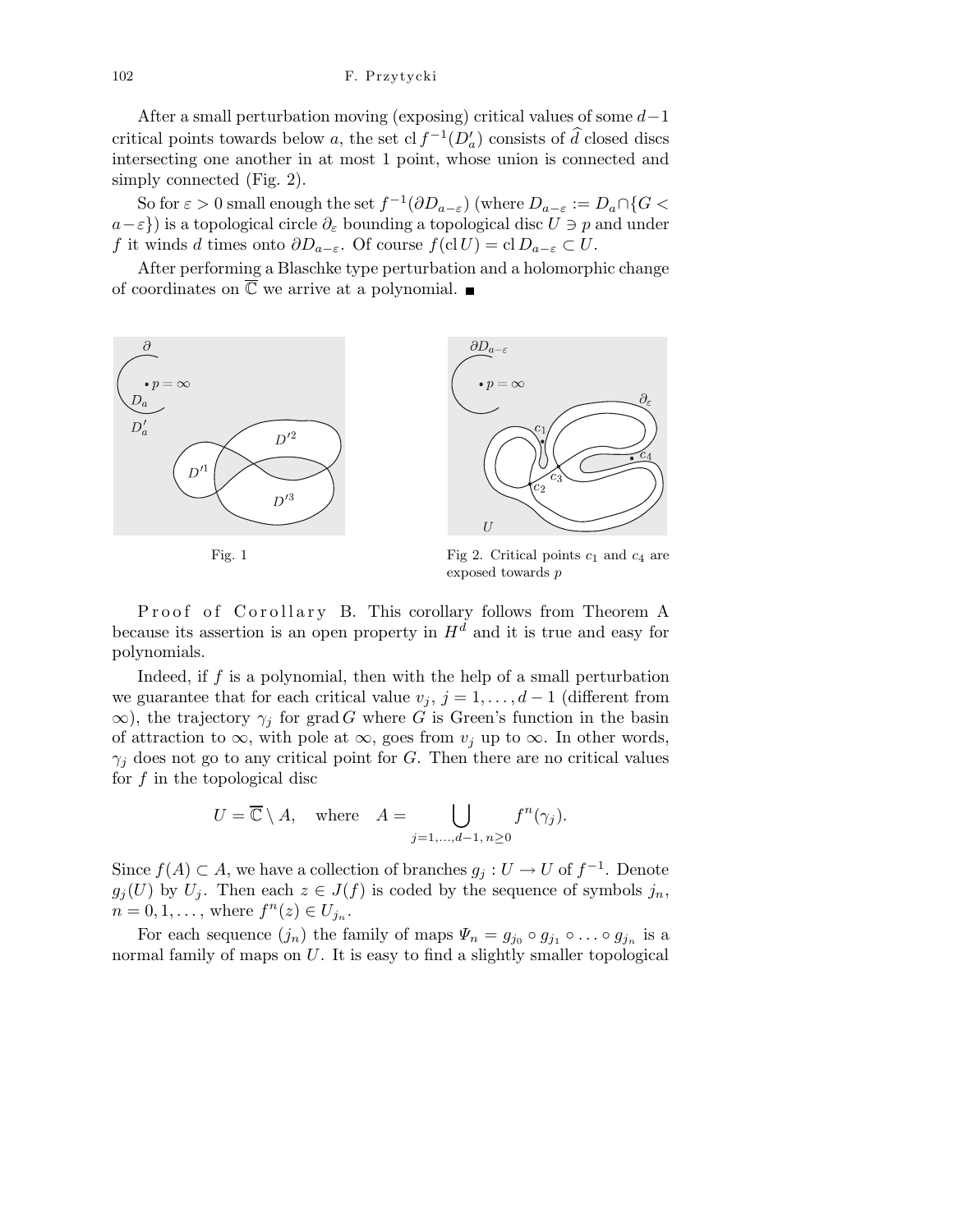disc  $U' \subset U$  so that  $U' \supset J(f)$  and

(3) each 
$$
g_j
$$
 maps cl  $U'$  into  $U'$ .

Hence the sequences  $\Psi_n|_{U'}$  converge uniformly to points in  $J(f)$ . This proves that the coding is one-to-one.  $\blacksquare$ 

R e m a r k 1.1. In fact, a proof of Corollary B is contained in the proof of Theorem A. Indeed, already Observation 3 gives a partition of the Julia set *J* into  $J \cap D'^j$ , and  $J \ni z \mapsto (j_n)$  such that  $f^n(z) \in D'^{j_n}$  gives a conjugacy to the one-sided shift on the space of d symbols.

Observe that for this proof of Corollary B, there was no need to refer to the Measurable Riemann Mapping Theorem. Namely, there was no need to integrate every time a new conformal structure to obtain a rational mapping. One could just work with smooth maps until the properties described in Observation 3 were reached.

 $\mathbb R$  e m a r k 1.2. One can prove Theorem A by perturbing f along a curve  $\hat{\gamma}$  close to the Morse curve, dragging the critical value to a small neighbourhood of p in just one step instead of doing it step by step decreasing  $s(f(c))$ . The property (1) is satisfied by Observations 1 and 2. (Every point of  $\hat{\gamma}$  can come close to  $\hat{\gamma}$  under  $f^j$  only further, i.e. if  $f^j(\hat{\gamma}(\tau))$  is close to  $\hat{\gamma}(\tau')$  then  $\tau' > \tau$ . The more so for  $f^j$  replaced by  $h_t^j$ .)

R e m a r k 1.3. Makienko [M] proved the following Proposition which corresponds to our Main Lemma:

If all critical values  $v_1, \ldots, v_m$  for critical points in the basin  $B(f)$  of immediate attraction to an attracting fixed point  $p_f$  have disjoint forward orbits then there exists a topological disc  $U \subset B(f)$  containing  $p_f$  such that  $f|_U$  is injective,  $f(cl U) \subset U$  and all  $v_j$ ,  $j = 1, \ldots, m$ , belong to the annulus  $U \setminus f(U)$ .

One can easily change U so that all  $v_j$  belong to  $\partial f(U)$ . There is a quasiconformal conjugacy  $\Phi$  of f on U to  $z \mapsto \lambda z$  on the unit disc D,  $|\lambda| < 1$ . So as usual one can pull back the standard conformal structure on  $\mathbb D$  by  $\varPhi^{-1}$ to U, spread it by  $\Phi^{-n}, n = 1, 2, \ldots$ , to the whole basin of  $\partial_f$  and complete on the complement of the basin by the standard structure. After integration of this structure the new map satisfies the properties asserted in the Main Lemma.

Thus: Makienko's Proposition (preceded by a small perturbation) + the Measurable Riemann Mapping Theorem give the Main Lemma.

Conversely, g from the assertion of the Main Lemma is conjugate to f (provided f is already after the first perturbation in the proof of the Main Lemma). So Makienko's  $f(U)$  can be defined as the image under the conjugacy of the disc bounded by  $\partial$ . Observe that for that we did not need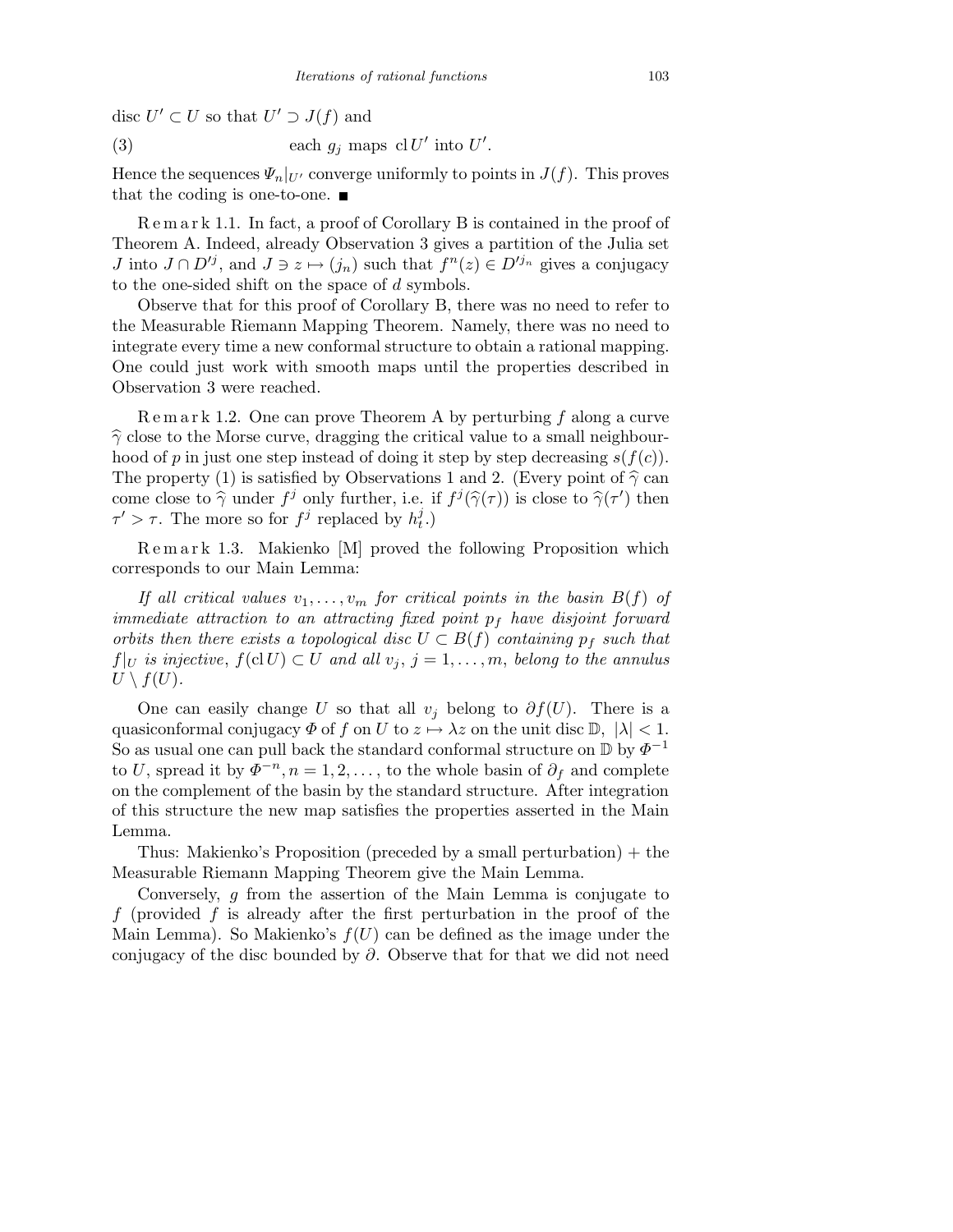to construct new holomorphic structures along the proof. (Compare this with Remark 1.1.)

Thus Makienko's Proposition is the topological heart of the Main Lemma.

R e m a r k 1.4. Neither in the Main Lemma nor in Theorem A does one need to assume  $f \in H^d$ . The proofs work for an arbitrary rational map f with deg  $f \geq 2$  if one replaces in the statements  $H(f)$  by Teich<sub>J</sub>. The latter denotes the set of all rational maps g such that there exists

1) a connected open domain  $\mathcal{P} \ni 0$  in the complex plane,

2) a family of quasiconformal homeomorphisms  $h_{\lambda} : \overline{\mathbb{C}} \to \overline{\mathbb{C}}$ ,  $\lambda \in \mathcal{P}$ , with  $h_0 = id$  such that for each z the point  $h_{\lambda}(z)$  depends holomorphically on z (such a family is usually called a holomorphic motion),

3) a family of rational maps  $f_{\lambda}$ ,  $\lambda \in \mathcal{P}$ , with  $f_0 = f$  and  $f_{\lambda_0} = g$  for some  $\lambda_0 \in \mathcal{P}$  such that for every  $\lambda$  the map  $h_\lambda$  conjugates f with  $f_\lambda$  between  $\varepsilon$ -neighbourhoods of their Julia sets ( $\varepsilon$  not depending on  $\lambda$ ).

Proof of Theorem C. One first proves an analogue to the Main Lemma:

If  $f(z) = z + a(z - p)^{t+1} + o((z - p)^{t+1})$  with  $a \neq 0$  then  $H_1(z) = \lambda/z^t$  for some  $\lambda \neq 0$  conjugates f on a "petal"  $P \subset B(f)$  to  $F(z) = z + 1 + o(1)$  for z with large real part. (See [DH2] for the precise description.) Next conjugate F smoothly to  $z \mapsto z + 1$  by  $H_2$ . Define  $\Phi_f = H_2 \circ H_1$  on P and extend it to  $B(f)$  by  $\lim_{n\to\infty} (\Phi_f \circ f^n(z) - n)$ . Define  $G_f(z) := 1/\exp \Re \Phi_f(z)$  on  $B(f)$ .

Then after a small perturbation such that all critical points in B are simple and their forward orbits are disjoint, one can find a quasiconformally conjugate  $g \in Q^d$  such that all critical values  $v_j$  for g-critical points in  $B(g)$ are in the component of  $\{G_g = a\}$  bounding a "petal". (See Fig. 3.)

The proof of this parabolic version of the Main Lemma is the same as that of the Main Lemma except that there are no M-critical points for  $G_f$ in  $B(f)$ . One can think of M-critical points as belonging to  $\partial B(f)$ , forming precisely the set  $\partial B(f) \cap \bigcup_{n\geq 0} f^{-n}(\overline{p})$ . So the perturbation is not along Morse curves in basins  $A(q)$  but along curves in  $B(f) \cap A(q)$  joining directly consecutive S-critical points in  $\partial A(q)$ .

Repeat now the proof of Corollary B:

(The assumptions imply  $t = 1$ .)

For f already as g above we take curves  $\gamma_j$ ,  $j = 1, \ldots, 2d - 2$ , joining  $v_j$ to p. We can take as  $\gamma_j$ 's the  $\Phi_f^{-1}$ -preimages of horizontal lines in  $\overline{\mathbb{C}}$ . Then  $f(\gamma_j) \subset \gamma_j$ . So for  $A = \bigcup_{j=1}^{d-1} \gamma_j$  the set  $\overline{\mathbb{C}} \setminus A$  is a topological disc and for the branches  $g_j$  of  $f^{-1}$  we have  $g_j(U) \subset U, j = 1, \ldots, d$ .

We find  $U' \subset U$  such that (3) holds, except that  $\partial U' \cap \partial U = \{p\}$  and  $g_{j_0}(p) = p$  for the branch  $g_{j_0}$  with  $g_{j_0}(p) = p$  (see Fig. 3). Since  $(g_{j_0}^n)' \to 0$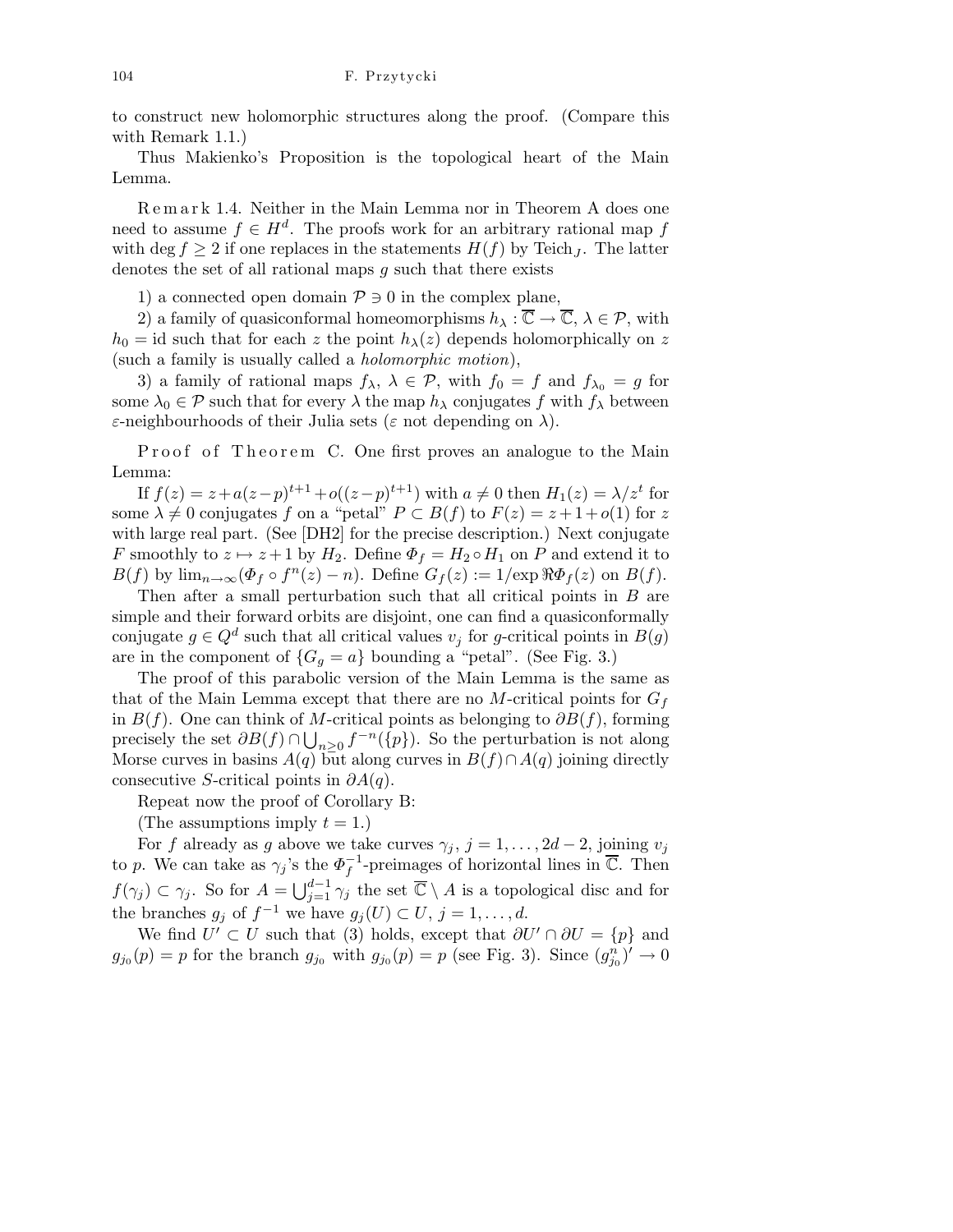

on U' we conclude that  $\bigcap_n g_{j_0}^n(\text{cl } U')$  is only one point p.

R e m a r k 1.5. As mentioned in the introduction, the fact that under the assumptions of Corollary B or Theorem C,  $J(f)$  is a Cantor set, is much easier than the fact that  $f|_{J(f)}$  is conjugate to the one-sided shift.

Indeed, it is easy to prove that  $f^N|_{J(f)}$  is conjugate to a one-sided shift, for an integer  $N > 0$ . Just take a small topological disc  $D \subset B(f)$  so that  $D \ni p$  (or a small petal in the parabolic case) such that  $f(cl D) \subset D$ . For each critical value  $v_j$  and every  $n \geq 0$  such that  $f^n(v_j) \notin D$  join  $f^n(v_j)$ to D by an embedded curve  $\gamma_{j,n}$  so that these curves are mutually disjoint. Take N such that  $f^N(\gamma_{j,n}) \subset D$  for each  $j, n$ . Consider now  $U = \overline{\mathbb{C}} \setminus A$ , where  $A = D \cup \bigcup_{j,n} \gamma_{j,n}$ . Next proceed as in the proof of Corollary B with f replaced by  $f^N(2)$ .

Remark 1.6. It is also easy to prove that  $f|_{J(f)}$  is conjugate to a one-sided topological Markov chain.

Indeed, let  $D_0 = D$  as in Remark 1.5. Let  $D_n$ ,  $n = 1, 2, \ldots$ , be defined recursively:  $D_n$  is the component of  $f^{-1}(D_{n-1})$  containing  $D_{n-1}$ . Let  $N \ge 0$ be large enough that there are no critical values in  $\overline{\mathbb{C}}\backslash D_N$ . Let  $U_1,\ldots,U_K$ denote all the components of  $\overline{\mathbb{C}}\backslash {\rm cl}\,D_N$ . These are topological discs because  $D_N$  is connected. Consider the family of topological discs  $g_i(U_k)$  for all branches  $g_j, j = 1, \ldots, d$ , of  $f^{-1}$  and  $k = 1, \ldots, K$ . Then for every sequence of pairs  $(j_n, k_n)$ ,  $n = 0, 1, \ldots$ , such that  $g_{j_n}(U_{k_n}) \subset U_{k_{n+1}}$  there exists precisely one point  $z \in J(f)$  such that  $f^{n}(z) \in g_{j_{n}}(U_{k_{n}})$  for every  $n \geq 0$ .

 $\mathbb{R} \in \mathbb{R}$  ark 1.7 (<sup>3</sup>). Considering the situation in Theorem A such that p is already not critical (say all f-critical points belong to  $B(f)$  and  $\text{Arg } 2\pi f'(p)$ is rational), John Milnor asked whether it is possible to find a set A which is the union of parts of trajectories of  $grad G$ , contains all critical values, is

 $(2)$  I owe this proof to K. Barański.

 $(3)$  Before reading this remark the reader is advised to read Section 2.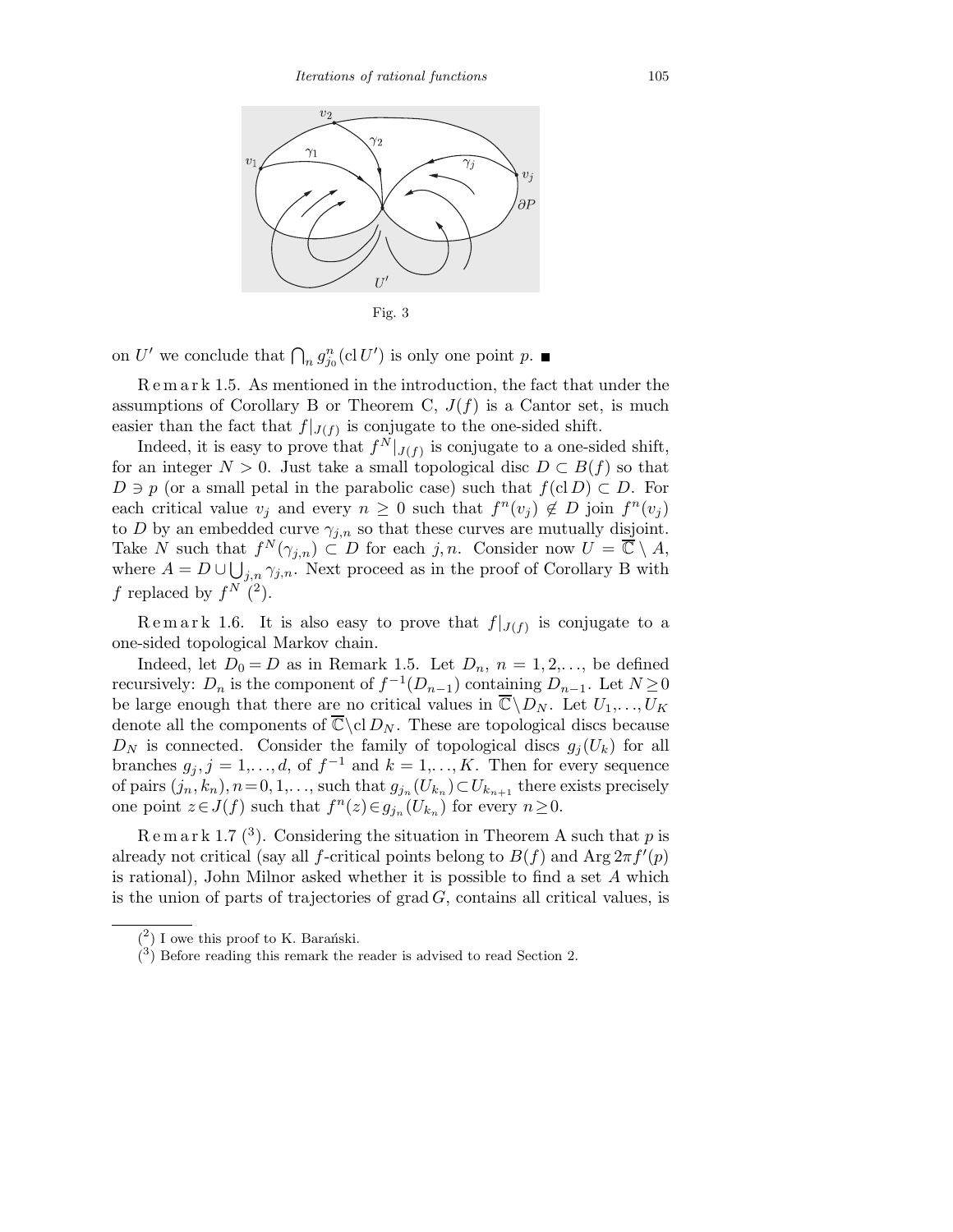compact in  $B(f)$ , f-forward invariant, connected and simply connected (a tree).

This would immediately allow us to prove Corollary B with the set A as here.

Unfortunately, the answer is negative. We can modify an exotic example of Section 2 (the case  $d = 3$ , Fig. 5) so that  $f(c_4) = f^2(c_3) = a$ , the pole. Then the set of saddles for G is  $S = \bigcup_{n\geq 0} f^{-n}(c_2)$ . So every curve  $\Gamma$  built from pieces of trajectories of grad G joining  $f(c_4)$  to  $\infty$  passes through a point of  $f^{-n}(\lbrace c_2 \rbrace)$  for some n (in fact,  $n > 0$ ). Hence  $f^{n}(\Gamma)$  joins  $\infty$  to  $\infty$ passing through  $c_2$ , hence it is a loop, i.e. A is not a tree.

(Even the assumption  $f(c_4) \neq a \neq f^2(c_3)$  does not help if  $f(c_4)$ ,  $f^2(c_3)$ are close to a.  $\Gamma$  must still leave the basin  $A(a)$  for grad  $G$ , passing through a point in  $\bigcup_{n\geq 0} f^{-n}(\lbrace c_2 \rbrace)$ , and for typical  $f(c_4)$ , first meets the point a.)

 $Remark 1.8<sup>(3)</sup>$ . Though in the Main Lemma we can arrange to have all critical values for critical points in  $B(f)$  on one component of a level of  $G$ , it is sometimes not so for critical points (unless all critical points for  $f$ , or all but one, are in  $B(f)$  as in Theorem A, see Fig. 2). Again we modify an exotic example of Section 2. Here the degree of f is 5. Start with a cubic polynomial P which has degree 1 on  $\partial A_1$  and degree 2 on  $\partial A_2$  (see Fig. 3, Section 2), and P maps the critical point  $a \in A_2$  to the critical point at the self-intersection of the figure 8 line  $\partial A_1 \cup \partial A_2$ , which escapes to  $\infty$ .

Consider now the function  $z \mapsto P(z) + b/(z - a)^2$  with b a small real positive number. We obtain the picture of Figure 4 (do the surgery as in Section 2 to find appropriate a and b). For a final example split a into two different poles, which gives an  $f$ -critical point  $c_8$  between them (Fig. 4). Make a Blaschke type perturbation close to  $\infty$  to have  $\infty$  not critical and move  $f(c_8)$ ,  $f(c_1)$ ,  $f(c_2)$  to one level with  $f(c_3)$ .



Fig. 4.  $f^2(c_4) = c_4, f^2(c_6) = c_6, f(c_5) = c_5, f(c_7) = c_7$ 

## 2. Exotic basins

Proof of Theorem D, case  $d=3$ . We start with the geometric description of an exotic example of degree 3, illustrated in Fig. 5.

Start with a quadratic polynomial  $P(z) = z^2 + c$  with the critical point  $c_2 = 0$  escaping to  $c_1 = \infty$ , which is an attracting fixed point of multipli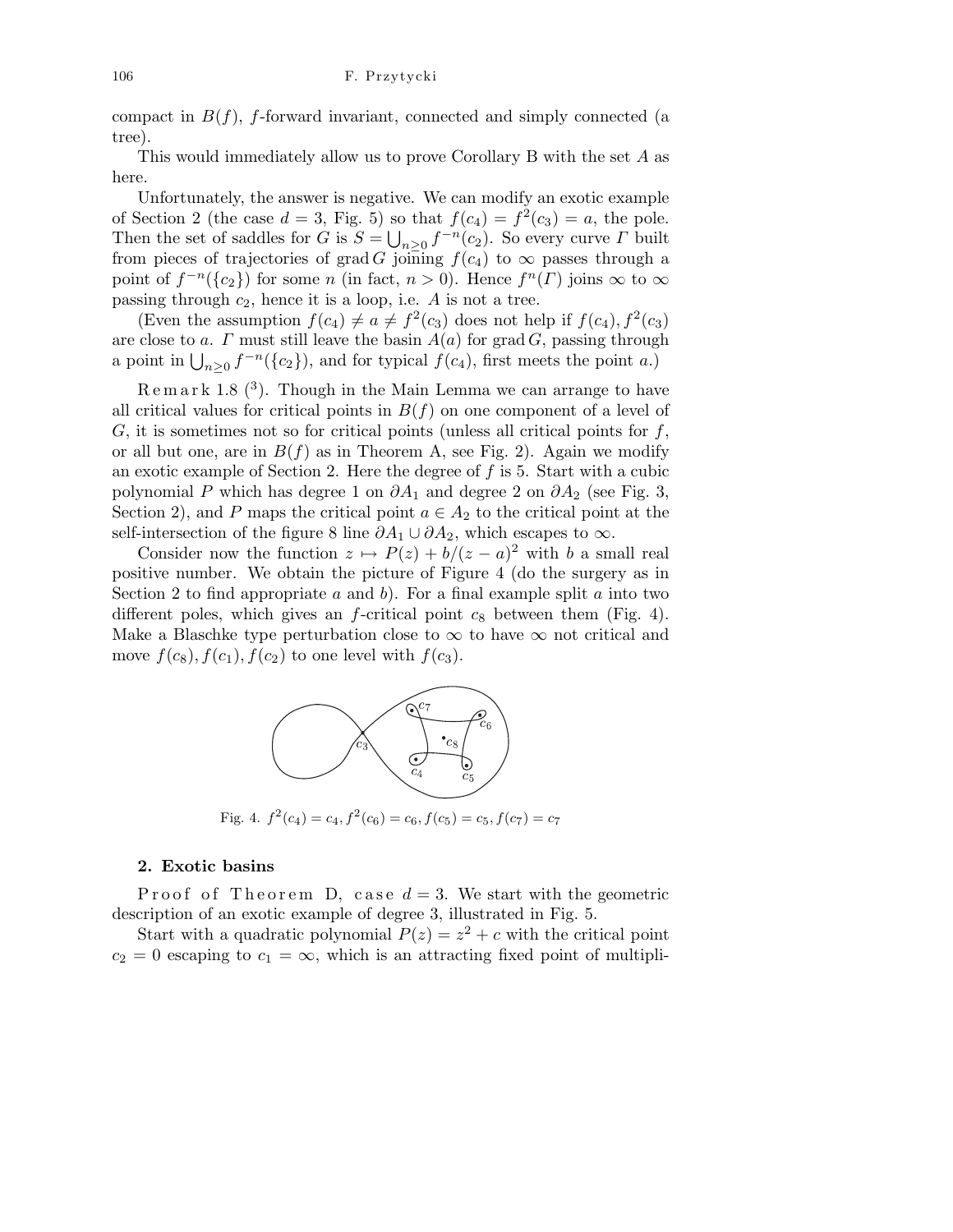city 2. The level  $\partial = \{G = t\}$  of Green's function of the basin of attraction to  $\infty$  with pole at  $\infty$ , containing  $c_2$ , is a figure 8. Now we change the map on  $B_2$ , one of the two discs  $B_1, B_2$  bounded by  $\partial$ , as follows:

Draw two little discs  $D_1, D_2$  in  $B_2$ , intersecting each other. Let  $D_1 \cap D_2$ be mapped 1-to-1 onto  $\overline{\mathbb{C}} \setminus (B_1 \cup B_2)$ . Let  $D_1 \setminus D_2$  go onto  $B_1$  and  $D_2 \setminus D_1$ go onto  $B_2$ , both via proper maps with degree 2. So there are critical points  $c_3 \in D_1 \setminus D_2$  and  $c_4 \in D_2 \setminus D_1$ . On  $D_2$  this map f is quadratic-like so we can do anything there, for example  $f(c_4) = c_4$ . On  $D_1$  the map  $f^2$  is quadratic-like so we can assume  $f^2(c_3) = c_3$ .



The required rational function is obtained from this topological picture by the quasiconformal surgery technique [D]. We now explain it in more detail.

We need the following lemma which generalizes Douady–Hubbard's theorem that a polynomial-like mapping is quasiconformally conjugate to a polynomial [DH1]:

LEMMA 2.1. Let  $U \subset \overline{\mathbb{C}}$  be an open set (not necessarily connected or simply connected) with boundary being a union of smooth Jordan curves. Let  $F_1: U \to U$  be a holomorphic map such that  $F_1(clU) \subset U$ . (We denote the continuous extension of  $F_1$  to cl U by the same symbol.) Let  $V \subset \overline{\mathbb{C}}$ be homeomorphic to  $\overline{\mathbb{C}} \setminus \mathrm{cl} U$  by a homeomorphism  $h_1$  which extends to an orientation preserving homeomorphism of  $\overline{C}$ . (Again we do not assume V is connected or simply connected.) Let  $F_2 : V \to \overline{\mathbb{C}}$  be a holomorphic map. Also, suppose that the boundary of V is smooth and denote by  $F_2$ the continuous extension of the original  $F_2$  to cl V. Suppose the family of curves consisting of the components of  $\partial U$  and their  $F_1$ -images has the same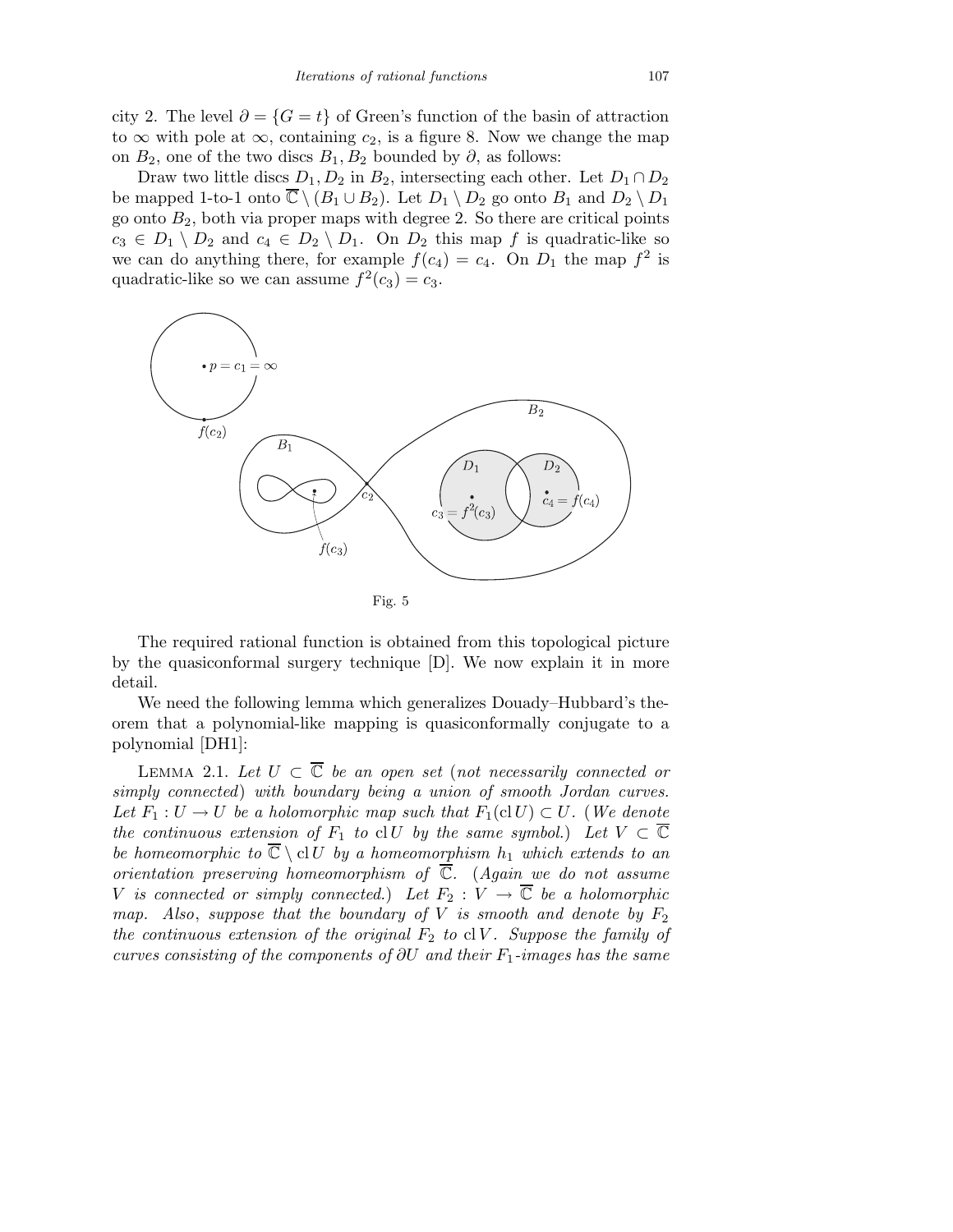combinatorics in  $\overline{\mathbb{C}}$  as the family of curves consisting of the components of  $\partial V$  and their  $F_2$ -images, in the sense that

1. There exists a standard orientation preserving homeomorphism  $h_2$ :  $\partial U \cup F_1(\partial U) \rightarrow \partial V \cup F_2(\partial V)$  such that the boundary of each component K of  $\overline{\mathbb{C}}\setminus(\partial U\cup F_1(\partial U))$  is mapped to the boundary of a component of  $\overline{\mathbb{C}}\setminus(\partial V\cup F_1(\partial U))$  $F_2(\partial V)$  and the map extends Q-quasiconformally on K with a constant Q independent on K.

2. For each component ∂ of ∂U the map  $h_2$  maps ∂ to  $h_1(\partial)$ ,  $F_1(\partial)$  to  $F_2(h_1(\partial))$  and moreover there is a homeomorphism (lift)  $h_2 : \partial \to h_1(\partial)$ such that on  $\partial$  we have  $h_2 \circ F_1 = F_2 \circ h_2$ .

Then there exists a rational map  $f : \overline{\mathbb{C}} \to \overline{\mathbb{C}}$  and an open set  $W \subset \overline{\mathbb{C}}$ such that f is quasiconformally conjugate to  $F_1$  on W and quasiconformally conjugate to  $F_2$  on  $\overline{\mathbb{C}} \setminus W$ .

Note that the curves  $\partial \to F_1(\partial)$  can intersect each other or self-intersect. In particular,  $\partial$  can map to a Jordan curve with degree larger than 1.

P r o o f. We replace  $h_2$  on  $\partial U$  by the lift  $\widetilde{h}_2$  and then extend it from  $\partial U \cup F_1(\partial U)$  to a quasiconformal homeomorphism  $h : \overline{\mathbb{C}} \to \overline{\mathbb{C}}$ . Define  $F: \overline{\mathbb{C}} \to \overline{\mathbb{C}}$  to be  $F_2$  on cl V and  $h \circ F_1 \circ h^{-1}$  on  $\overline{\mathbb{C}} \setminus V$ .

Let  $\mu_0$  denote the standard conformal structure on  $\overline{\mathbb{C}}$ . Take  $\mu_1 =$  $h_*(\mu_0|_U)$  on  $\overline{\mathbb{C}} \setminus \mathrm{cl} V$ . (Think about  $\mu_1$  as a field of ellipses, up to multiplication by a positive function.) For each  $z \in V$  define  $\mu_1(z)$  as a pull-back  $F_*^{-n}(\mu_1)(F^n(z))$ , where  $n \geq 0$  is such that  $F^n(z) \in \overline{\mathbb{C}} \setminus \text{cl } V$ . If no such *n* exists, take  $\mu_1(z) = \mu_0(z)$ . This is correct due to the crucial property  $F(\overline{\mathbb{C}} \setminus \text{cl } V) \subset \overline{\mathbb{C}} \setminus \text{cl } V$ . As  $F_2$  is holomorphic,  $\mu_1$  is in  $L^{\infty}!$ .

Now integrate  $\mu_1$ . In the new coordinates F changes to the rational map f we looked for.  $\blacksquare$ 

Now we construct  $F_1$  and  $F_2$  satisfying the assumptions of Lemma 2.1. This is illustrated in Fig. 6.

Take the polynomial  $P(z) = z^2 + c$ ,  $c < -2$ . Define  $F_1$  by adding to P a term  $b/(z-a)$  for  $a=\sqrt{-c} \in P^{-1}(0) \cap B_2$   $(a > 0)$ . Let  $b > 0$  be so small that for our  $F_1$  the level  $\hat{\partial} = {\hat{G} = t_0}$  containing the  $F_1$ -critical point  $\hat{c}_2$ close to  $c_2 = 0$  is a figure 8 close to  $\partial$ . Here  $\widehat{G}$  is defined analogously to Green's function or to G in Section 1: on the basin of attraction to  $\infty$  by  $F_1$ , one defines  $\widehat{G}(z) = \lim_{n \to \infty} 2^{-n} \log |F_{1}^{n}(z)|$ . Denote discs bounded by appropriate parts of  $\hat{\partial}$  close to  $B_1, B_2$  by  $\hat{B}_1, \hat{B}_2$  respectively.

It is easy to compute that  $\hat{c}_2 = b/(2a^2) + o(b)$  and for the two other  $F_1$ critical points  $\hat{c}_3, \hat{c}_4$  we have  $F_1(\hat{c}_{3,4}) = \pm 2\sqrt{2a}\sqrt{b} + o(\sqrt{b})$ . So  $F_1(\hat{c}_3) \in \hat{B}_1$ and  $F_1(\widehat{c}_4) \in \widehat{B}_2$ .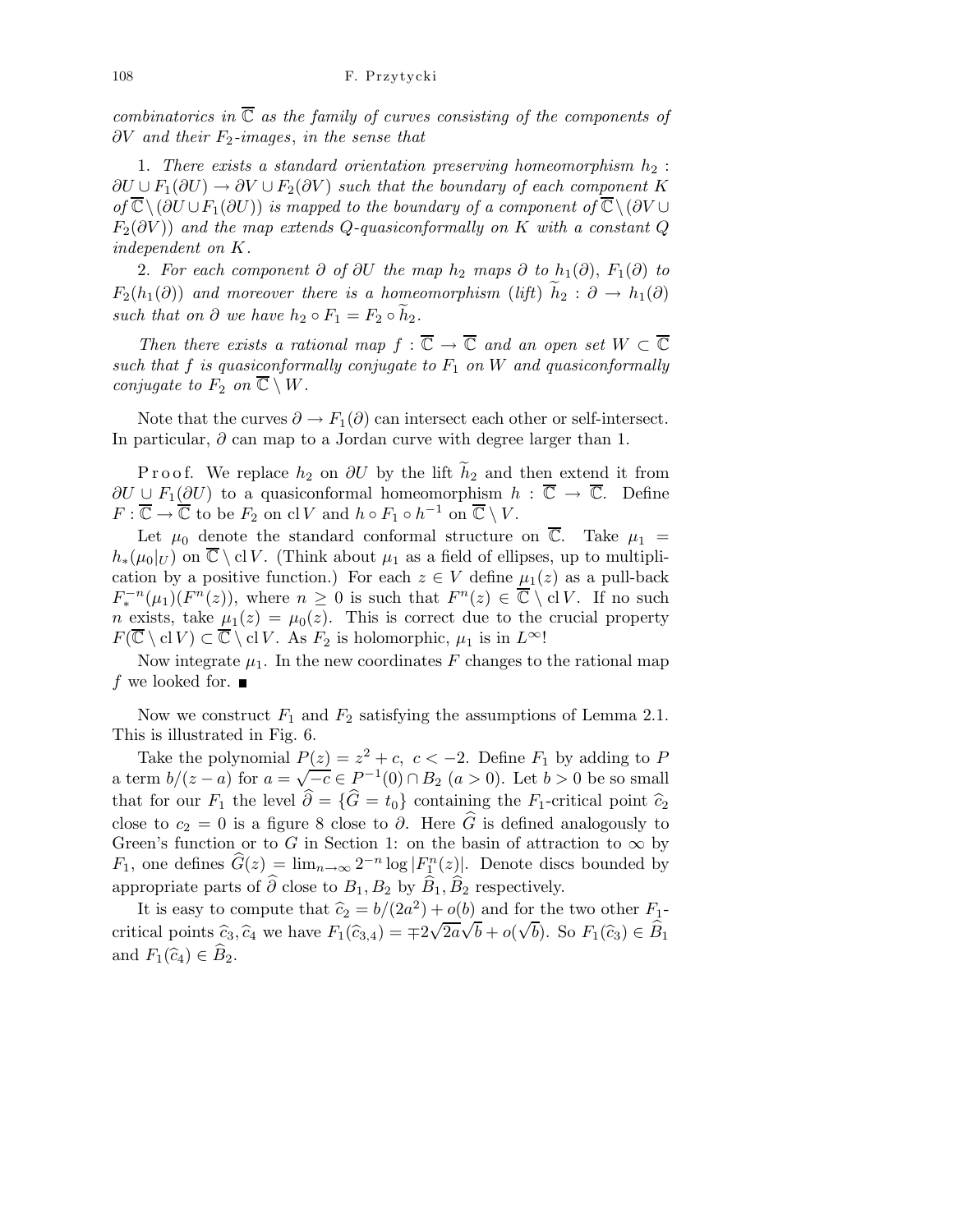Let  $0 < t_2 < t_1 < t_0$  with  $t_2 \approx t_1 \approx t_0$  and denote by  $K_2, K_1$  the topological discs both in  $B_1$  bounded by  $\{G = t_2\}$ , resp.  $\{G = t_1\}$ . Denote by  $K'_4$  the topological disc in  $\widehat{B}_2$  bounded by  $\{\widehat{G} = t_1\}$ . Finally, denote the component of  $F_1^{-1}(K_1)$  in  $\widehat{B}_2$  by  $K_3$ , and the component of  $F_1^{-1}(K_4')$  in  $\widehat{B}_2$ by  $K_4$ . We have  $\widehat{c}_3 \in K_3$  and  $\widehat{c}_4 \in K_4$ .

Define  $U := \overline{\mathbb{C}} \setminus (K_2 \cup K_3 \cup K_4)$ . We have  $F_1(\text{cl } U) \subset U$ . So  $F_1$  and U satisfy the assumptions of Lemma 2.1. Now we need to define  $F_2$ :

Set  $F_2(z) := z^2$  on a geometric disc  $L_4 = \{ |z| \le r_4 \}, r_4 > 1$ . Take a disc  $L_3 = \{ |z - z_0| < r_3 \} \subset F_2(L_4) \setminus \text{cl } L_4 \text{ and define } \tilde{F}_2(z) = (z - z_0)^2 + z_0.$  One finds large  $r_4, r_3$  such that  $\widetilde{F}_2(L_3) \supset \text{cl } F_2(L_4)$ . Pick in  $\widetilde{F}_2(L_3) \setminus F_2(L_4)$  two discs  $L_2 \subset L_1$  of the form  $L_1 = \{ |z - z_1| < r_1 \}$  and  $L_2 = \{ |z - z_1| < r_2 \}$ with  $r_2 < r_1$ . Take an affine holomorphic map  $\Psi: L_1 \to F_2(L_3)$  (onto). Define  $F_2 = \Psi^{-1} \circ F_2$  on  $L_3$  and  $F_2 = \Psi|_{L_2}$  on  $L_2$ . We take  $r_2$  so close to  $r_1$  that  $\Psi(L_2) \supset \text{cl } F_2(L_4)$ .

Now take  $V = L_2 \cup L_3 \cup L_4$  and  $F_2$  defined on V as above.

The assumptions of Lemma 2.1 are satisfied. So we can "glue"  $F_1$  and  $F_2$  in one rational mapping f.



Observe finally that  $J(f)$  is disconnected because  $F_1^n(\hat{c}_2) \to \infty$  and moreover  $F_1^n(l) \to \infty$ , where  $l = {\mathfrak{S}z = \mathfrak{S}z_2}$  ( $\mathfrak{S}$  denotes imaginary part). The line l separates  $K_2$  from say  $K_4$ . Both  $K_1$  and  $K_4$  intersect  $J(f)$  (in the coordinates after the integration of  $\mu_1$ ) so the intersections belong to different components of  $J(f)$ .

The degree of f on the basin of attraction to  $\infty$  is 3 because such is the degree of  $F_1$  on U. Only two critical points:  $\infty$  and the one corresponding to  $\hat{c}_2$  belong to the basin, because  $\hat{c}_{3,4}$  do not escape under iteration by  $F_2$ . Theorem D is thus proved for  $d = 3$ .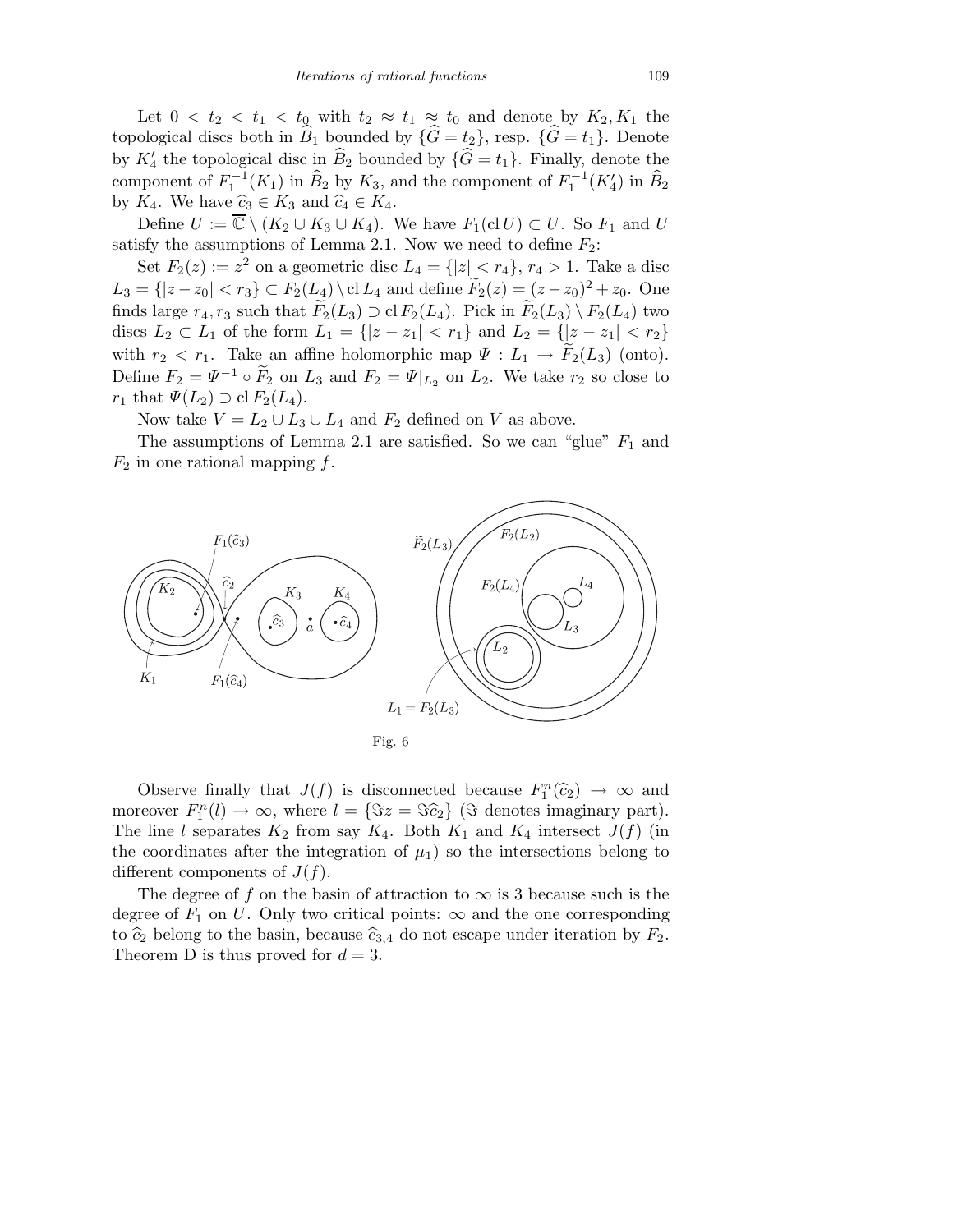R e m a r k 2.2. Observe that in appropriate holomorphic coordinates on  $\overline{\mathbb{C}}$  we have  $f(z) = z^2 + c + b/(z - a)$ . Indeed, after subtracting from the f constructed above the principal part of the Laurent series expansion at the pole, we are left with a quadratic polynomial. By an affine holomorphic change of coordinates we make the polynomial be  $z^2 + c$ .

R e m a r k 2.3. One should be careful in the above construction because not every branched cover of  $\overline{\mathbb{C}}$  preserves a conformal structure. Above, an annulus  $A$  in  $B_2$  containing  $c_3$  and  $c_4$  is mapped in a proper way by f to the disc  $D' = \{G < t'\}, t' > t$ , i.e. a disc in  $\overline{\mathbb{C}}$  bounded by level t' of Green's function G, outside the figure 8 level  $\{G = t\}.$ 

Instead of mapping  $c_3$  into  $D_1$  so that  $F^2(c_3) = c_3$  we can map A onto D' in a proper way so that  $f(c_3) = c_3$  and  $f(c_4) = c_4$ . This will be a topological branched cover. However, it does not admit a holomorphic invariant structure.

Indeed, for a holomorphic f, either  $f^n(c_3)$  or  $f^n(c_4)$  must escape from A. Otherwise we consider the branch g of  $f^{-1}$  on  $D' \backslash A$  mapping  $\partial D'$  to the external component of  $\partial A$ . All moduli of the annuli  $P_n := g^n(D' \setminus A)$  are the same, and positive, so mod  $\bigcup_n P_n = \infty$  and hence  $D' \setminus \bigcup_n P_n$  consists of only one point and contains  $c_3 \neq c_4$ , a contradiction  $(4)$ .

Another argument is that such an  $f$  would have 3 superattracting fixed points. So it would be a Newton's method rational function of a degree 3 polynomial (see the introduction). But the basin of attraction to  $\infty$  is not simply connected. This contradicts a theorem that the basins of immediate attraction to the attracting fixed points for Newton's method are simply connected [P].

Proof of Theorem D, the general case  $d \geq 3$ . We shall realize holomorphically the picture of Fig. 7:



In Fig. 7,  $D_j$  is mapped properly onto  $B_j$  for  $j = 1, 2$ . Each  $D_j$  contains  $d-2$  critical points. The points  $a_1, \ldots, a_{d-2}$  are poles.

 $(4)$  This proof was obtained in a discussion with K. Barantiski after the preprint version of this paper appeared. It will appear in a wider context in [Ba].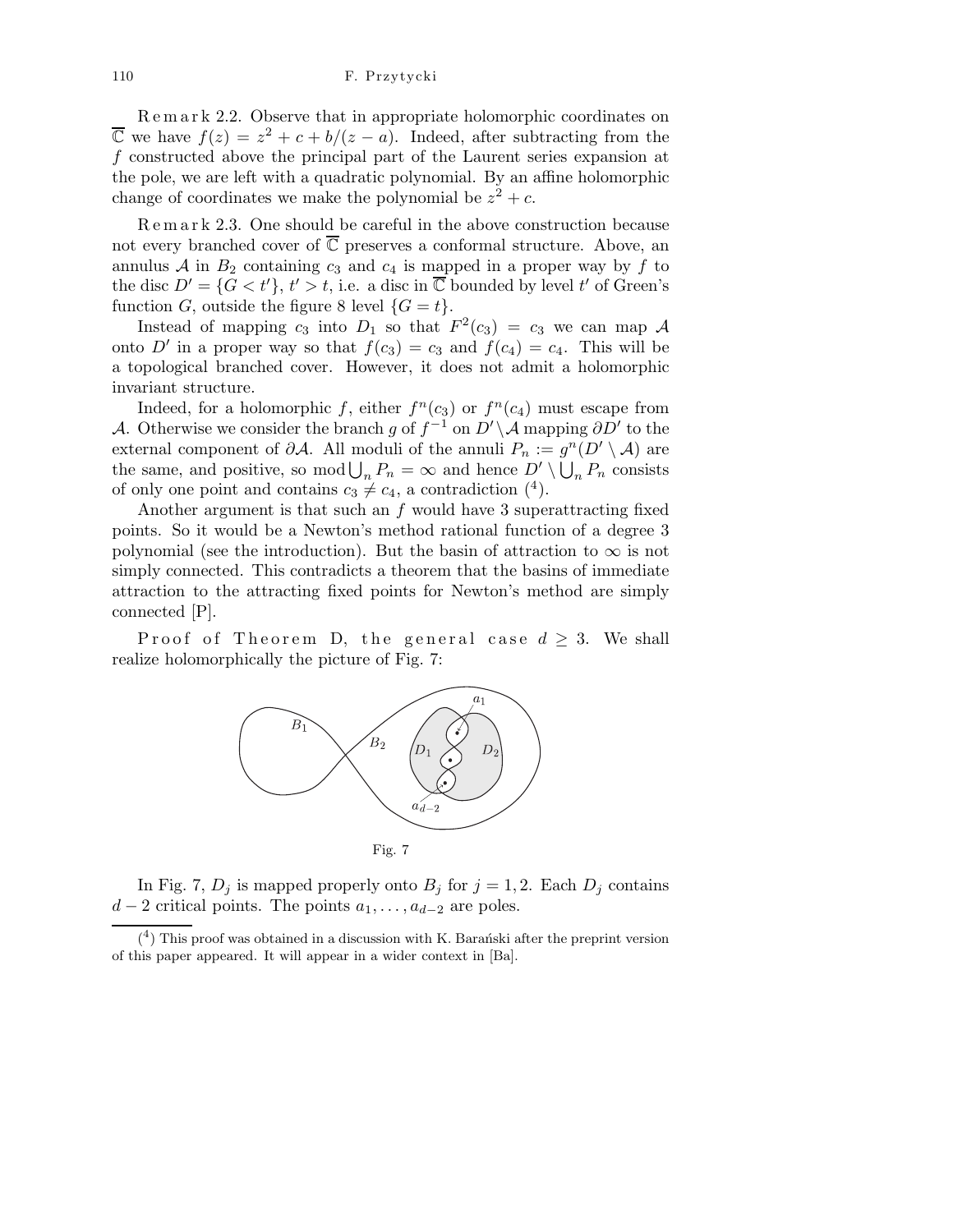We proceed similarly to the case  $d = 3$ . Let

$$
F_1(z) = z^2 + c + b \sum_{m=1}^{d-2} \frac{1}{z - a_m}.
$$

Take  $a_m = \sqrt{-c} + imT$  for a real constant T with  $0 < T \ll 1$ , in particular T small enough that all  $a_m$  are well in  $B_2$ .

For  $b > 0$  small, there is a small annulus around each pole  $a_m$ , containing two critical points

$$
\widehat{c}_{m,3}, \widehat{c}_{m,4} = a_m \mp \sqrt{b/(2a_m)} + o(\sqrt{b}).
$$

The corresponding critical values

$$
v_{m,3} = F_1(\hat{c}_{m,3}), \quad v_{m,4} = F_1(\hat{c}_{m,4})
$$

are

 $a_m^2 + c \mp 2\sqrt{2a_m}\sqrt{b} + o(\sqrt{b}) = 2imT\sqrt{-c} + (-m^2T^2 \mp 2\sqrt{2a_m}\sqrt{b} + o(\sqrt{b})).$ (Computing  $\hat{c}_{m,3(4)}$  and  $v_{m,3(4)}$  we need only consider  $z^2 + c + b/(z - a_m)$ .

Other terms  $b/(z - a_t)$  make only an  $O(b)$  contribution.)

The  $F_1$ -critical point close to 0 is  $O(b)$ .

Take  $K_1, K'_4$  from the case  $d = 3$  slightly modified, larger than the original ones: Let l be the line (parabola)  $(2iT\sqrt{-c}\tau, -T^2\tau^2)$  for  $\tau > 0$ . Observe that the critical values  $v_{m,3}$  are to the left of l, and  $v_{m,4}$  to the right of l. We extend  $K_1, K_4'$  to  $\hat{K}_1, \hat{K}_4'$  almost reaching l to capture  $v_{m,3}, v_{m,4}$ respectively (see Fig. 8).



Consider the topological discs

$$
K_{m,3} = \text{Comp } F_1^{-1}(K_1), \quad K_{m,4} = \text{Comp } F_1^{-1}(K'_4),
$$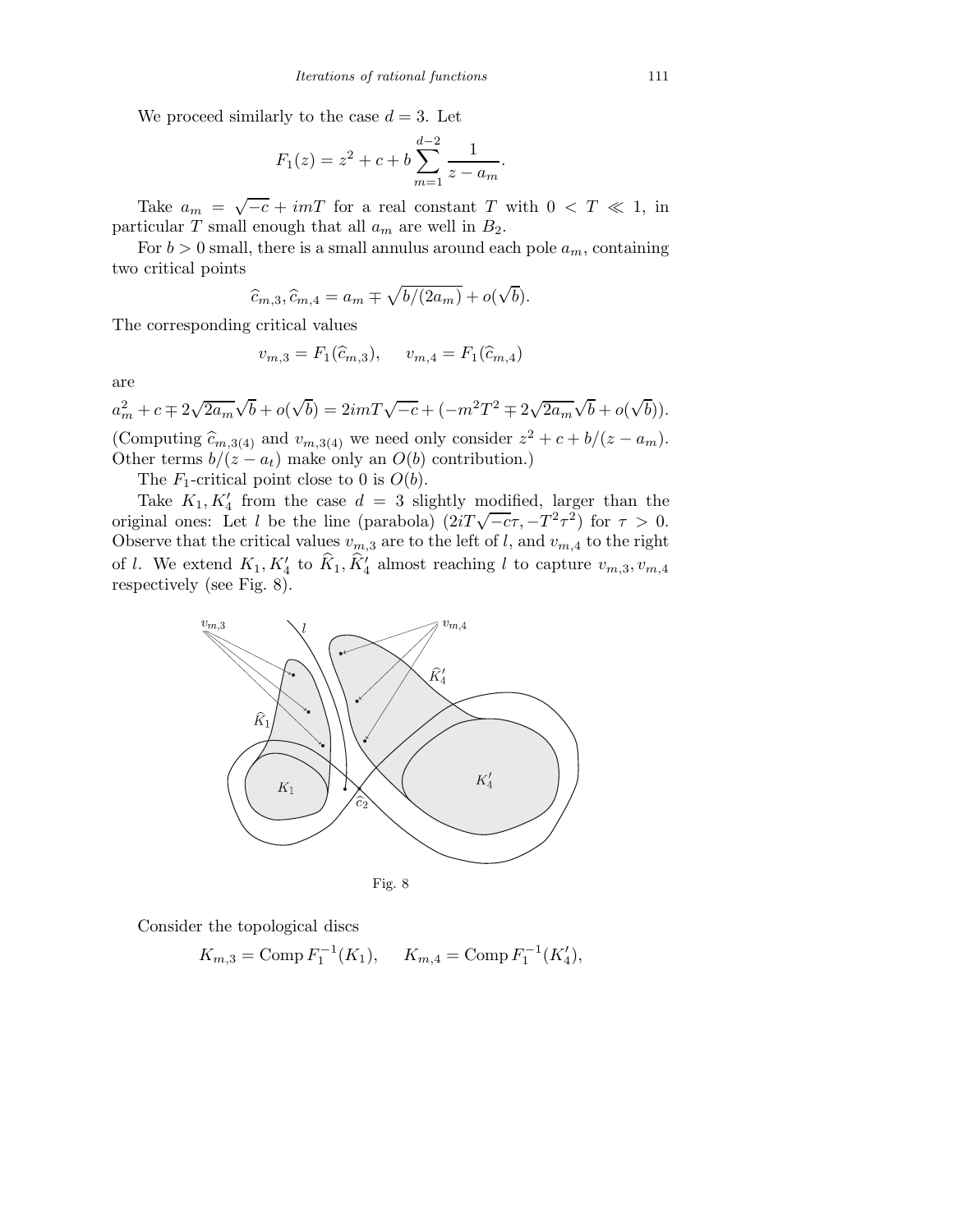where Comp means the component containing  $\widehat{c}_{m,3}$ ,  $\widehat{c}_{m,4}$  respectively. Let  $K_2$  be as in the case  $d = 3$ , such that  $F_1(K_2) \supset \text{cl } K'_4$ . Finally, set

$$
U := \overline{\mathbb{C}} \setminus \Big( K_2 \cup \bigcup_{m=1}^{d-2} (K_{m,3} \cup K_{m,4}) \Big).
$$

The rest of the construction of f is the same as for  $d = 3$ . When we define quadratic-like maps  $F_2$  on  $L_{m,3}$  and  $F_2$  on  $L_{m,4}$  we have a complete freedom of choosing quadratic polynomials we glue in, in particular, we can have the corresponding critical points escaping or not. (In particular, if no critical point escapes we have the most surprising case  $k = 2$  of the assertion of Theorem D.)  $\blacksquare$ 

For completeness of exposition we prove the following simple facts (the first of them was already stated in the introduction):

PROPOSITION 2.4. (a) Let  $f \in H^d$  be a polynomial with  $B(f)$ , the basin of attraction to  $\infty$ , not simply connected. Then  $B(f)$  contains at least one critical point different from  $\infty$ .

(b) More generally, if  $f \in Q^d$  and for a pair of topological discs A, A<sub>1</sub> with  $cl A \subset A_1$  the map  $f|_A : A_1 \to A$  is proper of degree  $d' \leq d$ , then  $A_1$  is in the basin of attraction  $B(f)$  to an attracting fixed point, and if  $B(f)$  is not simply connected then it contains at least  $d'$  critical points. This concerns in particular the case  $d' = d$  in which  $f|_{\overline{\mathbb{C}} \backslash cl A_1} : \overline{\mathbb{C}} \setminus cl A_1 \to \overline{\mathbb{C}} \setminus cl A$  is polynomial-like.

P r o o f. (a) Take a topological disc  $D = \{G > a\}$  around  $\infty$  (cf. proof of Corollary B or Remarks 1.5, 1.6). If there are no critical points in  $B(f)$  (except  $\infty$ ) then  $f^{-n}(D)$  is an increasing sequence of topological discs, so  $B(f) = \bigcup_{n\geq 0} f^{-n}(D)$  is a topological disc, and hence  $B(f)$  is simply connected.

(Note that in Remark 2.2 we already used the argument that if there is only one critical value for a proper map  $f : W_1 \to W_2$  where  $W_2$  is a topological disc, then  $W_1$  is also a topological disc.)

(b) The proof is similar. There are  $d' - 1$  critical points in  $A_1$  and there must be one in  $B(f) \setminus A_1$ .

(One can also deduce (b) from (a) using a Blaschke type perturbation, Section 1.)  $\blacksquare$ 

PROPOSITION 2.5. Every non-simply connected immediate basin of attraction to an attracting or parabolic fixed point p (with  $f'(p) = 1$ ) contains at least 2 different critical values for critical points in the basin.

This complements Theorem D: the integer k cannot be less than 2.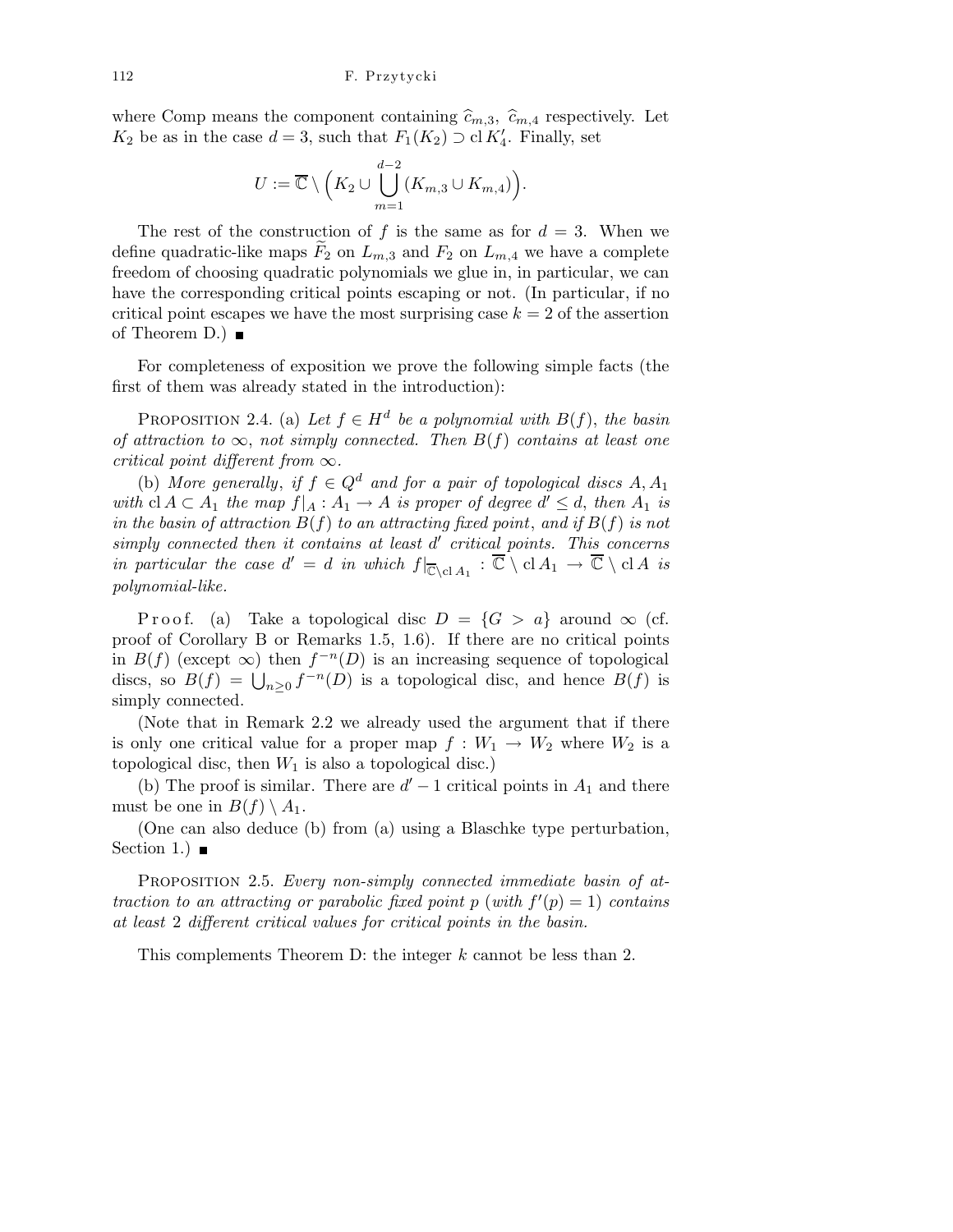P r o o f. Consider the sets  $D_n$  defined in Remark 1.6. As  $B(f)$  =  $\bigcup_{n\geq 0} D_n$  is not simply connected, there exists n such that  $D_n$  is simply connected and  $D_{n+1}$  is not. Then  $D_n$  contains at least two different critical values for critical points in  $D_{n+1}$ .

(Almost the same argument proves the above for periodic basins, with period larger than 1.)

Proof of Corollary E. Let  $f \in H^d$  be as in Theorem D for  $d \geq$ 3, k = 2. Consider an arbitrary  $g \in H(f)$ . Then there exist a real continuous 1-parameter family of homeomorphisms  $h_t : \overline{\mathbb{C}} \to \overline{\mathbb{C}}$  and a real 1-parameter family of maps  $f_t \in H(f)$  having the same properties as  $h_{\lambda}$  and  $f_{\lambda}$  in Remark 1.4. (There exist complex families precisely as in Remark 1.4, but we do not need them here.) Then  $\sharp(\mathrm{Crit}(f_t) \cap B(f_t))$  is constant because critical points cannot be too close to  $J(t)$ , where  $|f'| > 0$  uniformly, and they move continuously with  $t$ , so they cannot jump between components of  $\mathbb{C}\setminus J(f_t)$ . So by Proposition 2.4,  $B(g)$  cannot be the basin of attraction to  $\infty$ for a polynomial. But the degree of  $f$ , and hence of  $g$ , on any other invariant basin  $B_1$  is less than d. (Otherwise  $\partial B_1 = J(f)$  would be connected and it is not because  $B(f)$  is not simply connected.) So g cannot be a polynomial.

Note that it follows from Proposition 2.4(b) and the above proof that no  $g \in H(f)$  has a polynomial-like restriction of degree d.

3. A 1-parameter family of functions joining an exotic  $z \mapsto$  $z^2 + c + b/(z - a)$  to a Newton's method rational function. Let  $f(z) =$  $z^2 + c + b/(z - a)$ . Then  $f'(z) = 2z - b/(z - a)^2$ . The equation for the critical points in  $\overline{\mathbb{C}}$  is

$$
2z(z-a)^2 = b.
$$

Suppose that  $w = c_4$  is an f-fixed critical point (see Fig. 5, Section 2). (This restricts the number of parameters to 2.) We obtain

$$
(w2 - w + c)(w - a) = -b, \quad 2w(w - a)2 = b.
$$

Let  $a = kw$ . We parametrize f by k and w. We obtain

$$
a = kw
$$
,  $b = 2w^3(1 - k)^2$ ,  $c = w^2(2k - 3) + w$ .

The critical points are  $u = c_2, v = c_3, w$ , where

$$
u, v = w(-\frac{1}{2} + k \mp \frac{1}{2}\sqrt{4k - 3}).
$$

Given a parameter  $k < 1$  sufficiently close to 1, one finds w such that  $f^{2}(v) = v$  and the trajectory of u escapes to  $\infty$ . For  $k = .85$  one finds  $w \approx 1.88053$ . This is an exotic example as in Fig. 5, Section 2. The reason is that the geometry is as in Fig.  $6$ , Section 2, so the basin  $B$  of attraction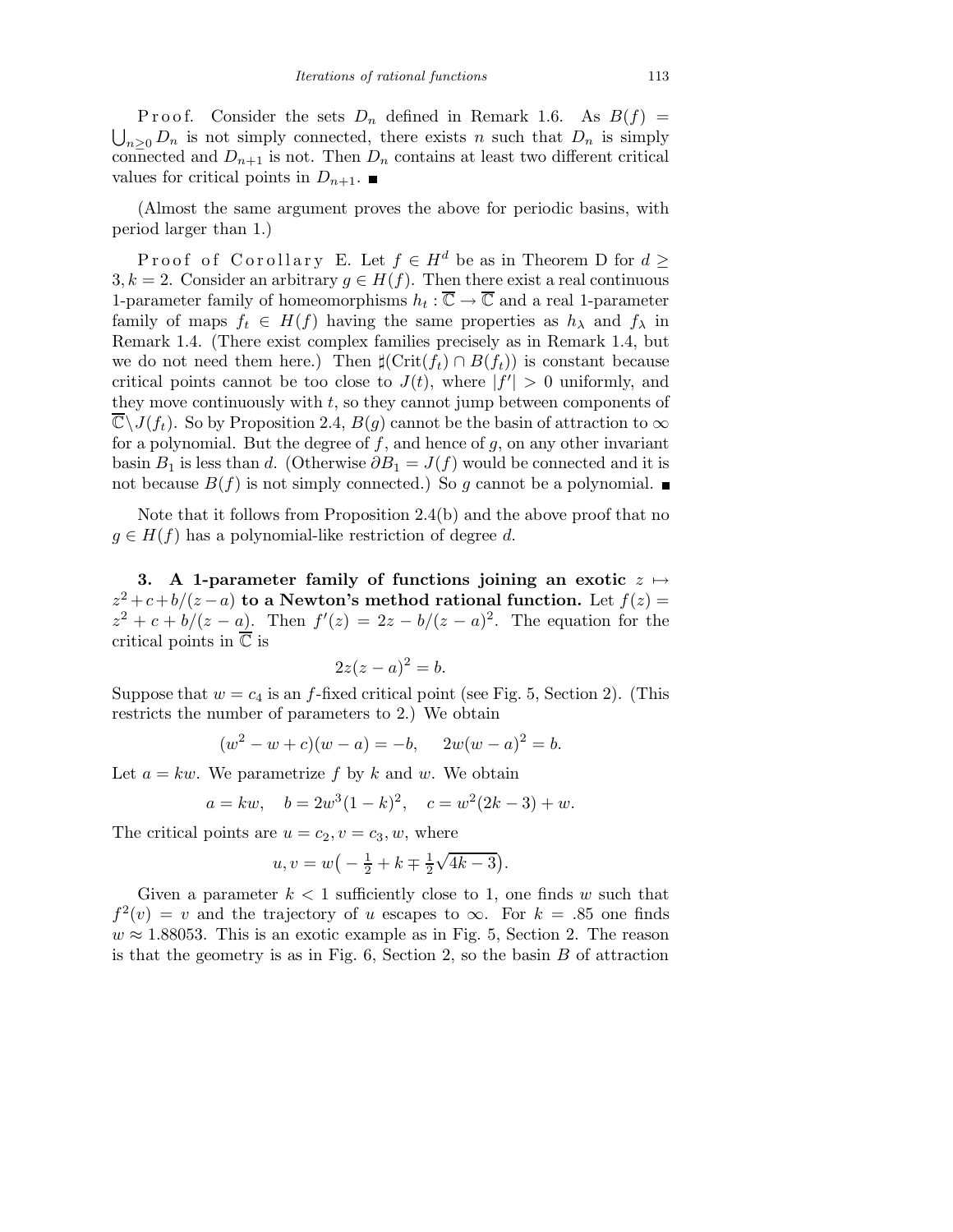114 F. Przytycki

to  $\infty$  is connected, i.e. the immediate basin is completely invariant. The picture is similar to that in Fig. 10d.

(It is not clear to me whether just the escape of u to  $\infty$  proves the connectedness of  $B$ . One should be careful because for  $f$  being only a topological branched cover this is not so; see the example in Remark 2.3.)

In the rest of this section we discuss the change of dynamics for varying parameter w.

For  $k = .85$  the number  $w = 1.88053$  is in the principal part of a Mandelbrot-like set  $M(c_3)$ , symmetric with respect to real w's, pronged to the left. For  $w \in M(c_3)$ , the Julia set for quadratic-like  $f^2|_{D_1}$  (see Fig. 5, Section 2) is connected and we still have exotic maps.

Now let us decrease w. It leaves  $M(c_3)$  at  $w \approx 1.86874$  and below that w the trajectory of v escapes from  $D_1$ . It need not escape to  $\infty$ . There is a sequence of intervals where  $f^{2n}(v)$  hits  $B_w$ , the basin of immediate attraction to w, as n decreases to 2. Later on, after escape, again  $f^4(v) \in B_w$  but  $f^2(v) < u$  (before, it was between w and v). This happens at  $w \approx 1.63045$ (see Fig. 9).



Fig. 9.  $k = .85, w = 1.63045$ 

At some parameter w the trajectory of  $u = c_2$  stops to escape to  $\infty$ . It hits  $B_w$ . But next with further decrease of w it can again escape to  $\infty$ .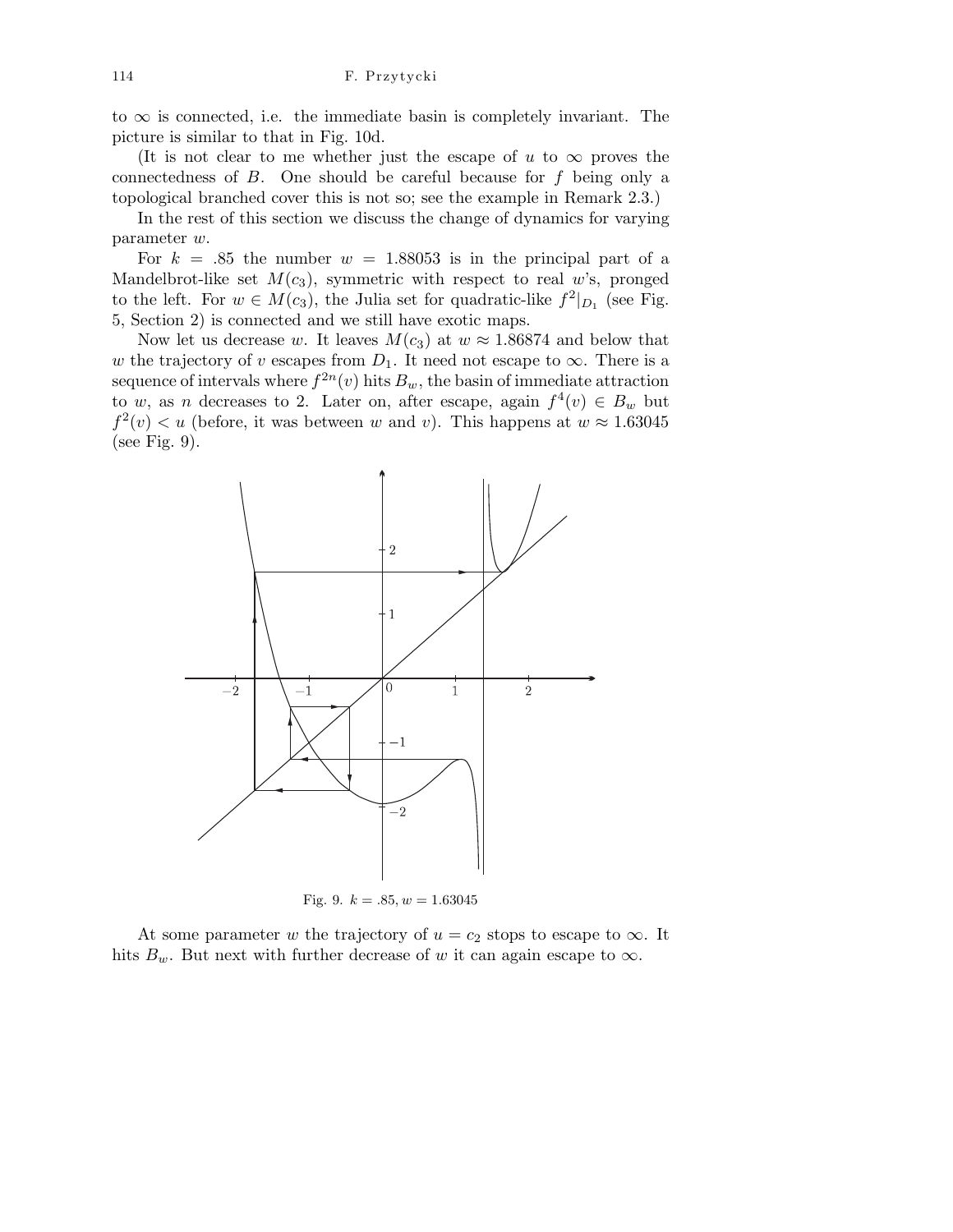Starting from  $w \approx 1.541549$  the trajectory of u neither escapes to  $\infty$  nor to w. The parameter w is in a Mandelbrot-like set  $M(c_2)$  pronged towards the right. In fact, at this parameter  $f^2(u) \in (v, a)$ . Only after some further decrease of w do we arrive at  $f^2(u) \in (u, v)$ , so that one has a unimodal map  $f : (f(u), v) \mapsto (f(u), v).$ 

 $w \approx .713615$  is in the principal part of  $M(c_2)$  and f is Newton's. Then  $f^{n}(c_3) \rightarrow c_2 = f(c_2)$ . The number  $w \approx .303151$  is still in the principal part of  $M(c_2)$  and f is Newton's but now  $f^n(c_2) \rightarrow c_3 = c_3$  (<sup>5</sup>).

Let us now present pictures from this experiment for  $k = .81\;(^6)$ .

In Fig. 10,  $k = .81$ , white is the basin of attraction to w, grey the basin of  $\infty$ , black is the complement. For Newton's f (Fig. 10a), black contains both  $c_2$  and  $c_3$ , so it has a connected interior and approaches the only repelling fixed point in two channels. Let w grow. For  $w \approx 1.37$  the black Newton's basin has bifurcated to period 4, Fig. 10b.



Fig. 10a.  $k = .81, w = .63$ , window  $-2-2i, 2+2i$ . Iteration of a Newton's method rational map for a polynomial. Black, white and grey are basins of attraction to the zeros of the polynomial.

 $\binom{5}{1}$  This description comes from a computer made picture in 9 colors, showing whether  $c_2, c_3$  escape to  $\infty$ , to *w* or behave differently.

 $(6)$  Added July 1995: I received recently a letter from Prof. Kiyoko Nishizawa (Josai University, Japan) containing the description of a variety of Newton's maps. I slightly corrected the estimated values of the Newton's parameters  $w$  for  $k = .85$  according to his computations.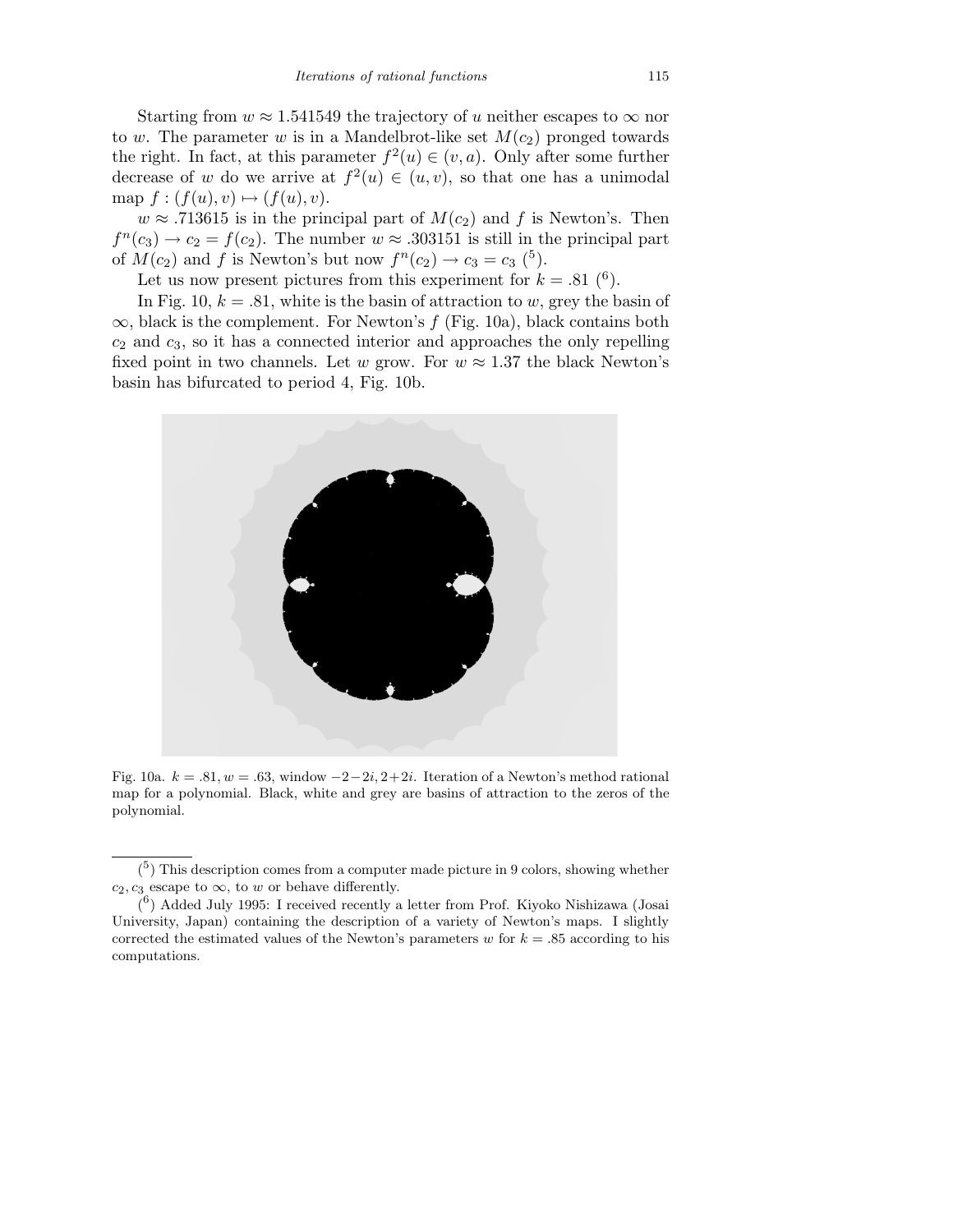

Fig. 10b.  $k = .81, w = 1.37$ , window  $-2 - 2i$ ,  $2 + 2i$ . The black Newton's basin has bifurcated to a period 4 immediate basin and its preimages.

For  $w \approx 1.4961$  (Fig. 10c), w is already in  $M(c_3)$  but  $u = c_2$  does not escape to  $\infty$ . It is in the basin of w. The basin of  $\infty$  is not connected. This is so because the immediate basin (and the whole basin too) contains only 1 critical point:  $\infty$ . So it is simply connected (see Proposition 2.5). Hence f has only degree 2 on this immediate basin.

For  $w \approx 1.51545$ , u escapes to  $\infty$ . The basin of  $\infty$  becomes connected. This is one of our exotic examples: see Fig. 10d.



Fig. 10c.  $k = .81, w = 1.49$ , window  $-2 - 2i$ ,  $2 + 2i$ . The map is still not exotic because the trajectory of the critical point *u* is attracted to *w*.

QUESTION 3.1. In the set of Newton's method rational functions  $NP_\lambda$ for the polynomials  $P_{\lambda}(z) = z^3 + (\lambda - 1)z - \lambda$  there exist Mandelbrot-like sets of "exotic" parameters for which the critical point different from the zeros of  $P_{\lambda}$  converges to a periodic attracting orbit different from these zeros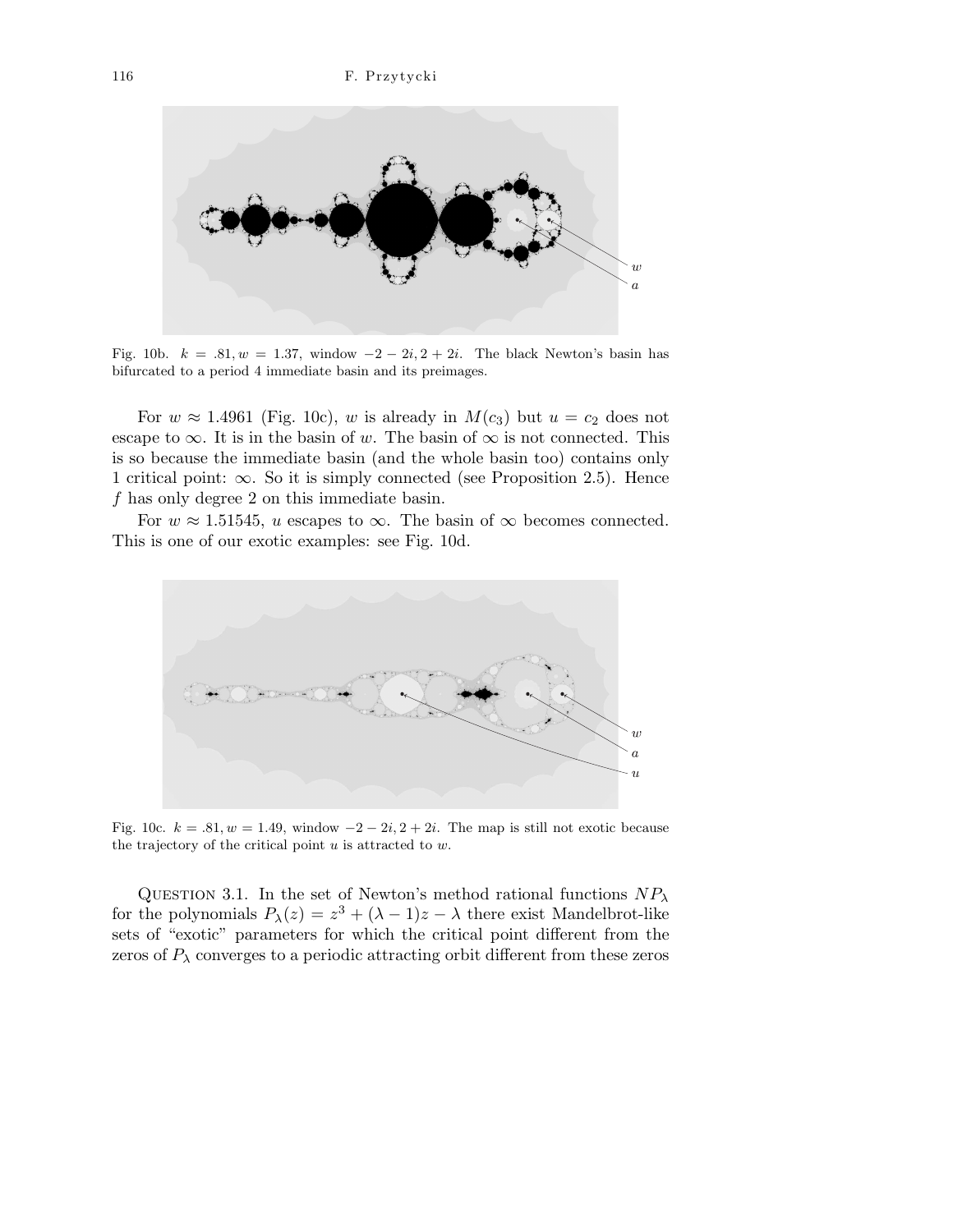

Fig. 10d.  $k = .81, w = 1.51545$ , window  $-i$ ,  $2+i$ . This is an exotic map. The pattern is as in Figs. 5, 6. The union of black and white does not separate the plane any more, *u* escapes to *∞*.

[CGS]. Do these sets move to  $M(c_3)$  sections of the set of our exotic maps when we change parameters from Newton's to our exotic ones  $(7)$ ?

Question 3.2. Describe precisely how the dynamics bifurcates (i.e. describe the limit behaviour of the trajectories of  $c_2$  and  $c_3$ ) for real parameters  $k, w$ . This question concerns the iteration of a real map having 2 critical points, namely our f restricted to  $(-\infty, a)$ . (The right branch from a to  $\infty$ does not take part in the recurrence because for  $z > a$  and every  $n \geq 0$ ,  $f^n(z) \geq a.$ 

## **References**

- [AB] L. Ahlfors and L. Bers, *Riemann's mapping theorem for variable metrics*, Ann. of Math. 72 (1960), 385–404.
- [Ba] K. Barański, PhD thesis, in preparation.
- [B] B. Bojarski, *Generalized solutions of systems of differential equations of first order and elliptic type with discontinuous coefficients*, Mat. Sb. 43 (85) (1957), 451–503 (in Russian).
- [Boy] M. Boyle, a letter.
- [CGS] J. Curry, L. Garnett and D. Sullivan, *On the iteration of a rational function*: *computer experiments with Newton's method*, Comm. Math. Phys. 91 (1983), 267–277.
	- [D] A. Douady, *Chirurgie sur les applications holomorphes*, in: Proc. ICM Berkeley 1986, 724–738.

<sup>&</sup>lt;sup>(7</sup>) Added July 1995: One can find a family  $f_{\mu,\lambda}$  of rational maps of degree 3,  $\mu \in$  $(0,1)$ , so that for each  $\mu < 1/2$  the maps  $f_{\mu,\lambda}$  are Newton's "exotic" (or in their hyperbolic component), and for  $\mu > 1/2$  our exotic. See [Ba].